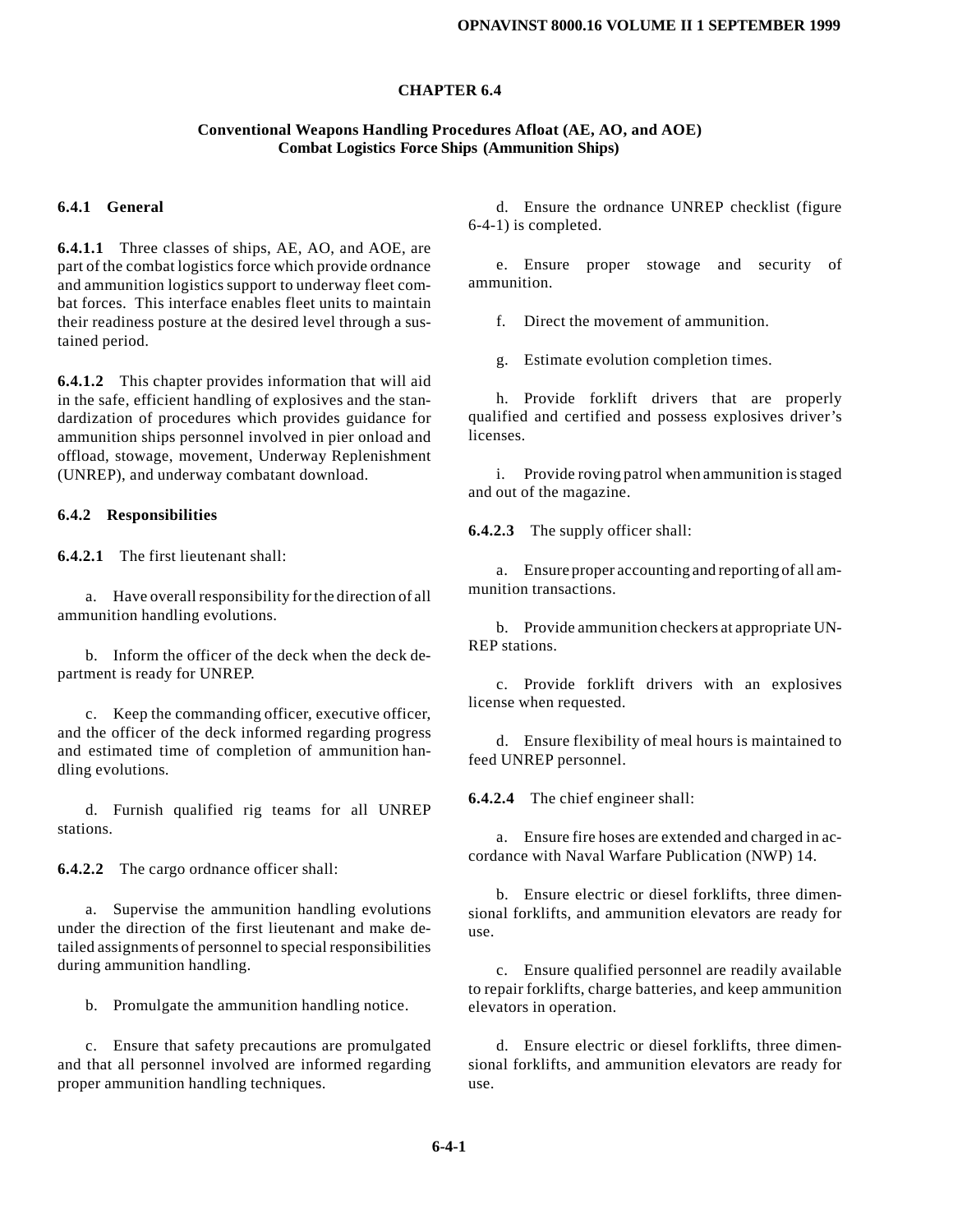| ORDNANCE          |
|-------------------|
| UNREP CHECK SHEET |

| UNREP SHIP _______________<br>STATIONS<br>NUMBER OF PALLETS<br><b>48 HOURS PRIOR</b><br>Plan of the day notice for work parties<br>Identify slings required<br>Ordnance requirements coordinated with supply and operations officer<br><b>24 HOURS PRIOR</b><br>Advise damage control assistant via chief engineer of type ammunition to be transferred<br>or received and hose teams required.<br><b>12-6 HOURS PRIOR</b><br>Brief flight deck control<br>Brief flight deck officer<br>Advise air boss if VERTREP<br>Arrange refreshments<br><b>6-2 HOURS PRIOR</b><br>Forklifts<br>Electrics charged - Magazine on deck<br>Diesels tested, watered, oil tested (Supply)<br>All forklifts spotted - include flight deck assigned crew<br>Get magazine count - stowage compatibility brief supervisors<br>(A) Ammo flow and staging including VERTREP<br>(B) Forklift failure procedures<br>(C) Elevator equipment procedures<br>2-1 HOURS PRIOR<br>Handling crew<br>Lifts belts, gloves, tools, and band cutters<br>Forklifts staged |  |  |
|---------------------------------------------------------------------------------------------------------------------------------------------------------------------------------------------------------------------------------------------------------------------------------------------------------------------------------------------------------------------------------------------------------------------------------------------------------------------------------------------------------------------------------------------------------------------------------------------------------------------------------------------------------------------------------------------------------------------------------------------------------------------------------------------------------------------------------------------------------------------------------------------------------------------------------------------------------------------------------------------------------------------------------------|--|--|
|                                                                                                                                                                                                                                                                                                                                                                                                                                                                                                                                                                                                                                                                                                                                                                                                                                                                                                                                                                                                                                       |  |  |
|                                                                                                                                                                                                                                                                                                                                                                                                                                                                                                                                                                                                                                                                                                                                                                                                                                                                                                                                                                                                                                       |  |  |
|                                                                                                                                                                                                                                                                                                                                                                                                                                                                                                                                                                                                                                                                                                                                                                                                                                                                                                                                                                                                                                       |  |  |
|                                                                                                                                                                                                                                                                                                                                                                                                                                                                                                                                                                                                                                                                                                                                                                                                                                                                                                                                                                                                                                       |  |  |
|                                                                                                                                                                                                                                                                                                                                                                                                                                                                                                                                                                                                                                                                                                                                                                                                                                                                                                                                                                                                                                       |  |  |
|                                                                                                                                                                                                                                                                                                                                                                                                                                                                                                                                                                                                                                                                                                                                                                                                                                                                                                                                                                                                                                       |  |  |
|                                                                                                                                                                                                                                                                                                                                                                                                                                                                                                                                                                                                                                                                                                                                                                                                                                                                                                                                                                                                                                       |  |  |
|                                                                                                                                                                                                                                                                                                                                                                                                                                                                                                                                                                                                                                                                                                                                                                                                                                                                                                                                                                                                                                       |  |  |
|                                                                                                                                                                                                                                                                                                                                                                                                                                                                                                                                                                                                                                                                                                                                                                                                                                                                                                                                                                                                                                       |  |  |
|                                                                                                                                                                                                                                                                                                                                                                                                                                                                                                                                                                                                                                                                                                                                                                                                                                                                                                                                                                                                                                       |  |  |
|                                                                                                                                                                                                                                                                                                                                                                                                                                                                                                                                                                                                                                                                                                                                                                                                                                                                                                                                                                                                                                       |  |  |
|                                                                                                                                                                                                                                                                                                                                                                                                                                                                                                                                                                                                                                                                                                                                                                                                                                                                                                                                                                                                                                       |  |  |

### **Figure 6-4-1. Ordnance UNREP Check Sheet**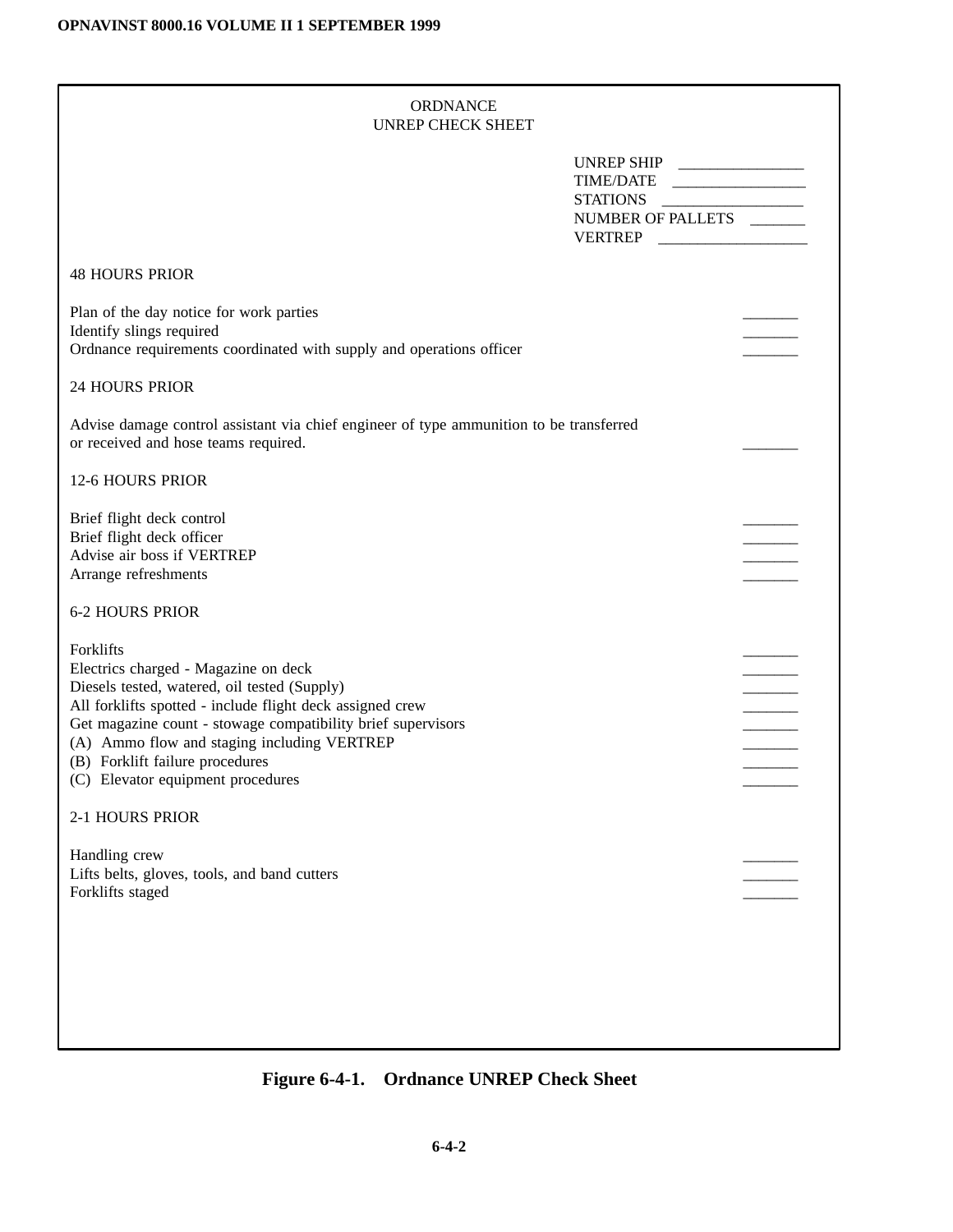e. Provide helicopter fire party during Vertical Replenishment (VERTREP).

**6.4.2.5** The operations officer shall:

a. Provide UNREP planning conference briefings.

b. Ensure that electronics emission conditions meet safety requirements for ammunition UNREP in accordance with NAVSEA OP 3565/NAVAIR 16-1-529 (NO-TAL) and NAVELEX 0967-LP-624-6010 (NOTAL).

**6.4.2.6** The communications officer shall:

a. Provide radio and/or flag hoist communication with the customer ship during UNREP.

b. Provide hand-held walkie-talkies to appropriate stations and personnel during UNREP.

c. Secure all nonessential transmitters during ammunition UNREP.

**6.4.2.7** The air officer (when embarked) shall:

a. Ensure the flight deck is ready for VERTREP.

b. Ensure the tower and flight deck are appropriately manned.

c. Ensure helicopters are ready for VERTREP.

d. Provide landing signal, chain, chock, and pale pendent hookup personnel.

**6.4.2.8** The medical officer shall:

a. Be prepared to receive possible casualties.

b. Provide corpsmen as required.

**6.4.2.9** The administrative division shall:

a. Provide phone talkers on the bridge.

b. Provide master-at-arms to patrol the ship during the evolution to keep nonessential personnel clear of ammunition handling areas and enforce no smoking regulations.

**6.4.2.10** Safety Supervisors. Officers or senior petty officers shall be assigned as safety supervisors during UN-REP evolutions at designated transfer stations.

**6.4.2.11** Supervisory Petty Officer. Cargo ordnance division petty officers shall direct the flow of ammunition and ensure proper stowage and securing of ammunition and handling equipment.

**6.4.2.12** Ammunition roving watch shall check for the following:

a. Unauthorized smoking.

b. Personnel tampering with staged ammunition.

c. Proper fire hoses are charged.

- d. Leaks in hoses.
- e. Leaks at fire stations.

f. Oil leaks from equipment in the vicinity of the staged ammunition.

g. Unauthorized personnel in ammunition staging areas.

h. Report to the officer of the day, every half hour, the status and security of the staging areas.

**6.4.2.13** The Explosive Ordnance Disposal officer shall:

a. Ensure two members of the Explosive Ordnance Disposal team are present in the cargo handling area during all ammunition resupply operations.

b. During VERTREP of ammunition position, one Explosive Ordnance Disposal member on the flight deck.

#### **6.4.3 Material Handling Equipment**

**6.4.3.1** Material handling equipment is that equipment required to transport, handle, or transfer explosives or explosive components carried on board ammunition ships. Information contained in this paragraph is intended as a supplement to existing technical manuals, not as a substitute. A comprehensive listing of approved handling equipment for weapons can be found in NAVSEA OP 2173, volumes I and II (NOTAL). A specialized list of weapons handling equipment required to handle fleet issue unit loads during pier, shipboard, Connected Replenishment (CONREP) and VERTREP evolutions can be found in tables 2-1 and 3-1 of NAVSEA OP 3206, volumes II and III (NOTAL).

**6.4.3.2** Handling equipment must be maintained at the optimum level of repair and weight tested at established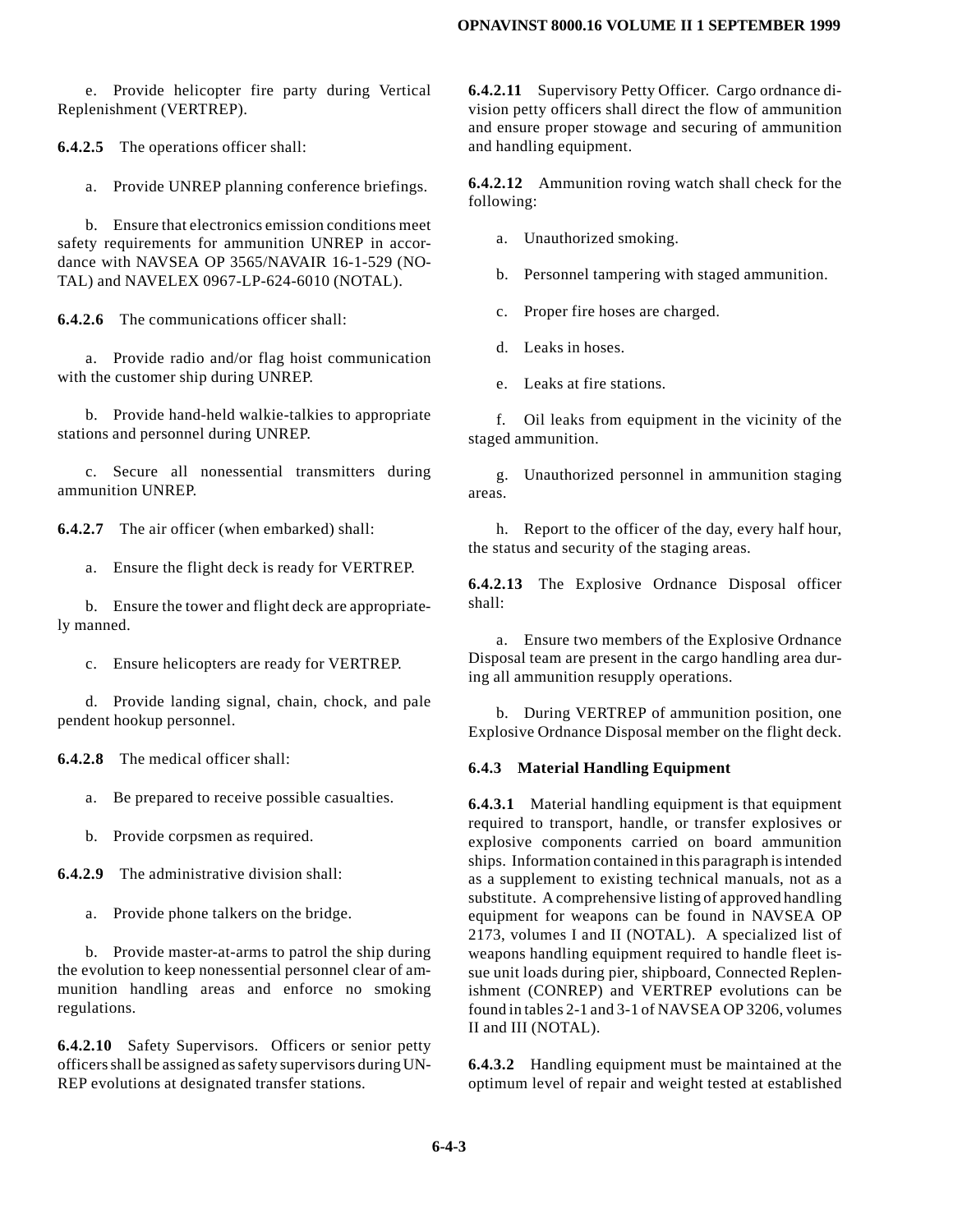industrial activities in accordance with applicable maintenance requirement cards and technical manuals. If extensive maintenance or repair are required, refer to appendix A of NAVSEA OP 3206, volume III (NOTAL), for applicable equipment operating procedures. Periodic testing requirements for ordnance handling equipment are contained in NAVSEA SG 420-AP-MMA-010 (NOTAL).

**6.4.4 Transporting Equipment.** Transporting equipment includes the various types of trucks used to transport the ordnance carried on board ammunition ships to and from stowage. The trucks fall into the following categories: forklift, pallet lift, handlift, and hand truck. For details relating to description, operation, application, and preventive maintenance on the trucks, refer to NAVSEA OP 3206, volume I (NOTAL). Similar information on guided missile handling equipment, mine handling equipment, and equipment used to transport fleet issue unit load configurations can be found in sections III, IV, and V of NAVSEA OP 3206 (NOTAL).

**6.4.5 Dunnage Systems.** The dunnage systems employed by ammunition ships consist of two basic types: metal (athwartships and diagonal) and wire net. For application of these systems to the different classes of ammunition ships, general installation techniques, and special configurations for unique loads, refer to chapter 5 of NAV-SEA OP 3206, volume I (NOTAL).

#### **6.4.6 Pier Loadout**

**6.4.6.1** Planning and Coordination. Planning, prior to a pier loadout operation, ensures proper loading of the ammunition ship and an orderly transfer of ammunition between the ship and the ordnance facility. Ammunition ships are loaded in accordance with a specific cargo load plan which shows the location of each item of ammunition. The plan is developed by personnel at the ordnance facilities at Earle, NJ, and Concord, CA. Upon request from higher authority, personnel from these activities will visit the ammunition ship, prior to pier loadout, and formulate the cargo plan, using the replenishment schedule as a guide. There is some flexibility in the plan to accommodate possible changes in the replenishment schedule.

**6.4.6.2** Cargo Stowage. Representatives from both the ammunition ship and the ordnance facility determine the final stowage of ammunition at a preloading conference. They must consider the following items:

- a. Designated deckloading capacity of the ship.
- b. Cubic volume and weight of ammunition items.

c. Distribution of ammunition for proper trim and stability at sea as scheduled transfers are made.

d. Provisions for adequate, clear, working spaces within the holds.

e. Safe location of ammunition in relation to the ship's vulnerability to mine or collision damage.

- f. Metal dunnage system usage requirements.
- g. Explosive compatibility of ordnance material.

**6.4.6.3** Ammunition Loading. The ordnance facility does the loading; however, the ship's commanding officer retains the final responsibility for ensuring that his/her ship is properly loaded within its designed capabilities. Loading procedures must comply with NAVSEA OP 3206 (NOTAL) and must be in accordance with NAVSEA OP 4 (NOTAL) and U.S. Coast Guard, Code of Federal Regulations 46 CFR, Part 146 (Transportation or Storage of Military Explosives). Except as authorized by the Chief of Naval Operations, deviations from the requirements of 46 CFR, Part 146, are not permitted. Should a situation arise in which it appears to be infeasible to meet the requirements of 46 CFR, Part 146, a request for waiver of the specific requirements may be submitted to the Chief of Naval Operations (N411) via the Naval Sea Systems Command. This policy, as currently set forth in OPNAVINST 8023.2C (NOTAL), is not to be construed to interfere with the commanding officer of any ship, that transports military explosives, to take emergency action for the safety of his/her ship, or to meet any military emergency. Should such emergency action result in the deviation of the requirements of 46 CFR, Part 146, the deviation shall be reported to the Chief of Naval Operations (N411) at the earliest opportunity.

**6.4.6.4** Equipment Required. Ammunition ships are equipped with loading gear, such as 10-ton cargo booms and 5-ton cranes, making the use of pier cranes optional for loading operations. However, loading can be expedited through the use of pier and floating cranes. The following handling equipment is required:

a. Pallet sling MK 93 MOD 0 or pallet hoisting sling MK 70 MOD<sub>s</sub> 1 and 2.

b. Pallet sling MK 123 MOD 0.

c. Electric forktrucks, 4,000-pound capacity, with a minimum 28-inch spacing between the forklift tines (inside dimensions).

d. Pallet lift truck, 4,000-pound capacity.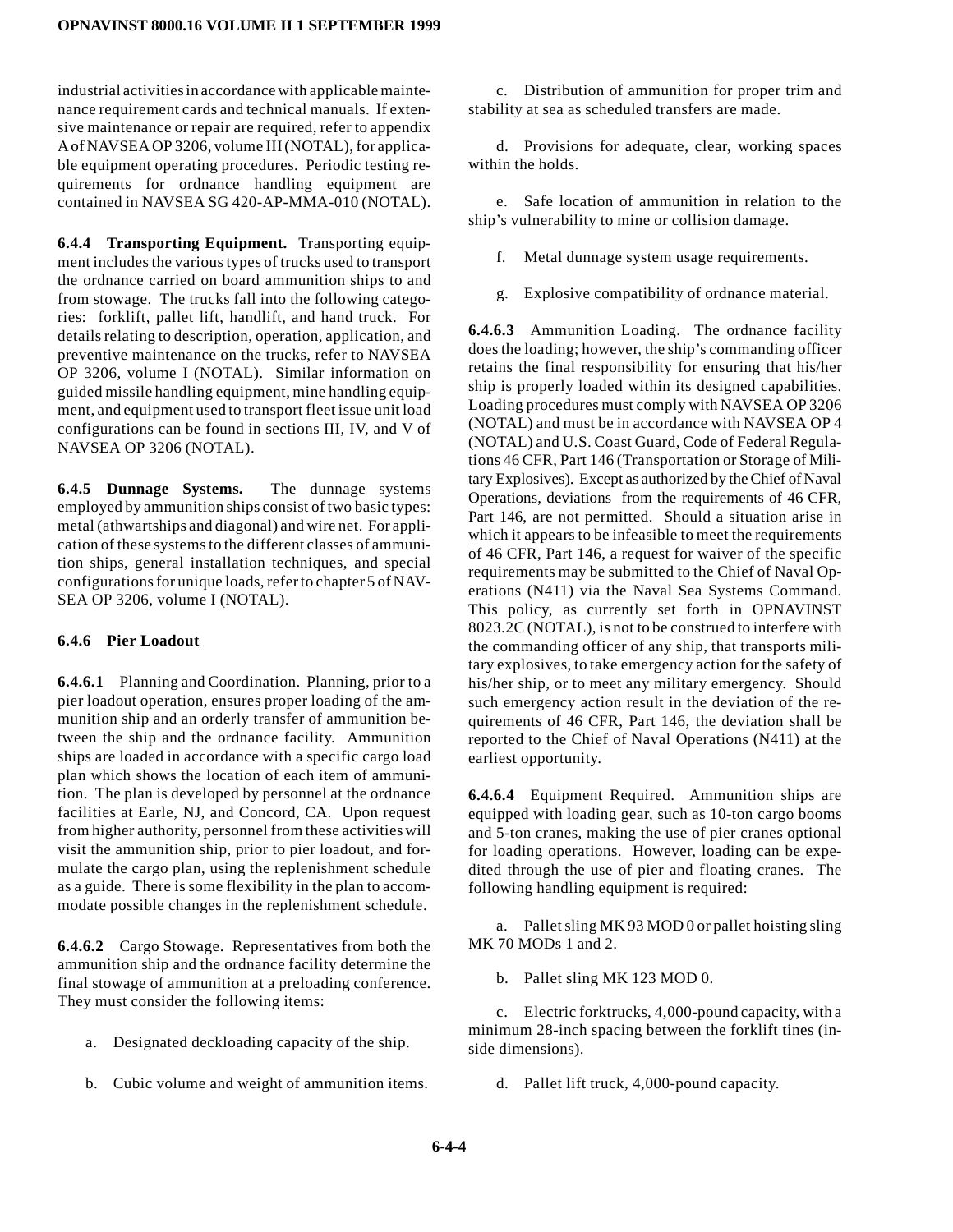e. In addition to the above handling equipment, the following items are also required: additional metal stanchions must be available for the stowage of unit loads in areas where metal dunnage is used; lashing gear and tomming gear; and wood dunnage. Refer to NAVSEA OP 3206, volume I, chapter 5 (NOTAL), for detailed descriptions of the items.

**6.4.6.5** Preliminary Operations. The following procedures should be used in preparing the ammunition ship for receiving fleet issue unit loads of ammunition from dockside:

a. Mate the port and starboard sections of the elevators to be used (AE 21/23 class ships).

b. Clear the area between the elevator to be used and the side of the ship nearest the dock of all material and equipment not necessary to the operation.

c. Review the stowage plan to determine the holds and levels where loads are to be stowed.

d. Establish phone communication between the personnel in the holds and the main deck area.

e. Position the dock crane (if used) and transportation conveyance adjacent to holds to be loaded.

f. Ensure the proper emission control condition is set.

g. Ensure fire fighting equipment is made available in accordance with NAVSEA OP 4 and NAVSEA OP 3317.

**6.4.6.6** Stowage Operation. Fleet issue unit loads of conventional weapons are hoisted aboard the ship and lowered to the predetermined hold or level via elevator. From there, the loads are transported to the prescribed stowage area and secured.

**6.4.6.7** Pier Offload. The ammunition ship may have to offload unit loads of conventional weapons considered to be non-serviceable due to age, damage, etc. The operation is essentially the reverse of loadout.

### **6.4.7 Underway Replenishment**

**6.4.7.1** Objectives of Replenishment. In order to carry out the Navy's mission, fleet units must be capable of remaining at sea for prolonged periods, fully armed and ready to carry out any assigned task. To accomplish this objective, the Navy transports munitions loaded on ammunition ships to safe areas in the theater and shuttles the ammunition, as required, to combatants in the task force.

The fleet combatants receive resupply of ammunition by means of an UNREP. An UNREP is a transfer of a commodity between two ships while underway. Two methods of transfer are employed: horizontal transfer via CONREP rigs and vertical transfer via helicopter VERTREP. The goal of an UNREP is the safe delivery of the maximum amount of munitions in the minimum amount of time. An UNREP must be accomplished in such a manner that it does not interfere with the primary mission of the supported force. For detailed instructions on all aspects of replenishment at sea, refer to NWP 14 (NOTAL). For transfers between ships of the North Atlantic Treaty Organization nations, see Allied Technical Publication (ATP) 16 (NO-TAL).

**6.4.7.2** Organization and Command

**6.4.7.2.1** Officer in Tactical Command. The officer in tactical command is the senior commander of the UNREP force and the supported force and is responsible for the proper execution of the entire replenishment operation.

**6.4.7.2.2** UNREP Force Commander. The UNREP force commander is the senior commander or commanding officer of the replenishment ship. The UNREP force commander is authorized the direct liaison with the supported force commander and is responsible for:

Consolidating munitions prior to replenishment.

b. Recommending to the officer in tactical command a replenishment course and speed for optimum replenishment conditions. The UNREP force commander shall advise the officer in tactical command of any unusual limitations or characteristics of the replenishment ship which might affect the replenishment or influence the order alongside.

c. Exercising responsibility for the movement of the replenishment ship en route to the rendezvous area and initiating movement reports as necessary.

d. Ensuring passage through the designated rendezvous point on time. After contact with the supported force has been established, the UNREP force commander may alter his/her course and speed (unless otherwise directed by the officer in tactical command) to facilitate rendezvous.

**6.4.7.2.3** Supported Force Commander. The supported force commander is the senior commander or commanding officer of the ship to be replenished. The support force commander is responsible for:

a. Selecting and promulgating rendezvous time and place.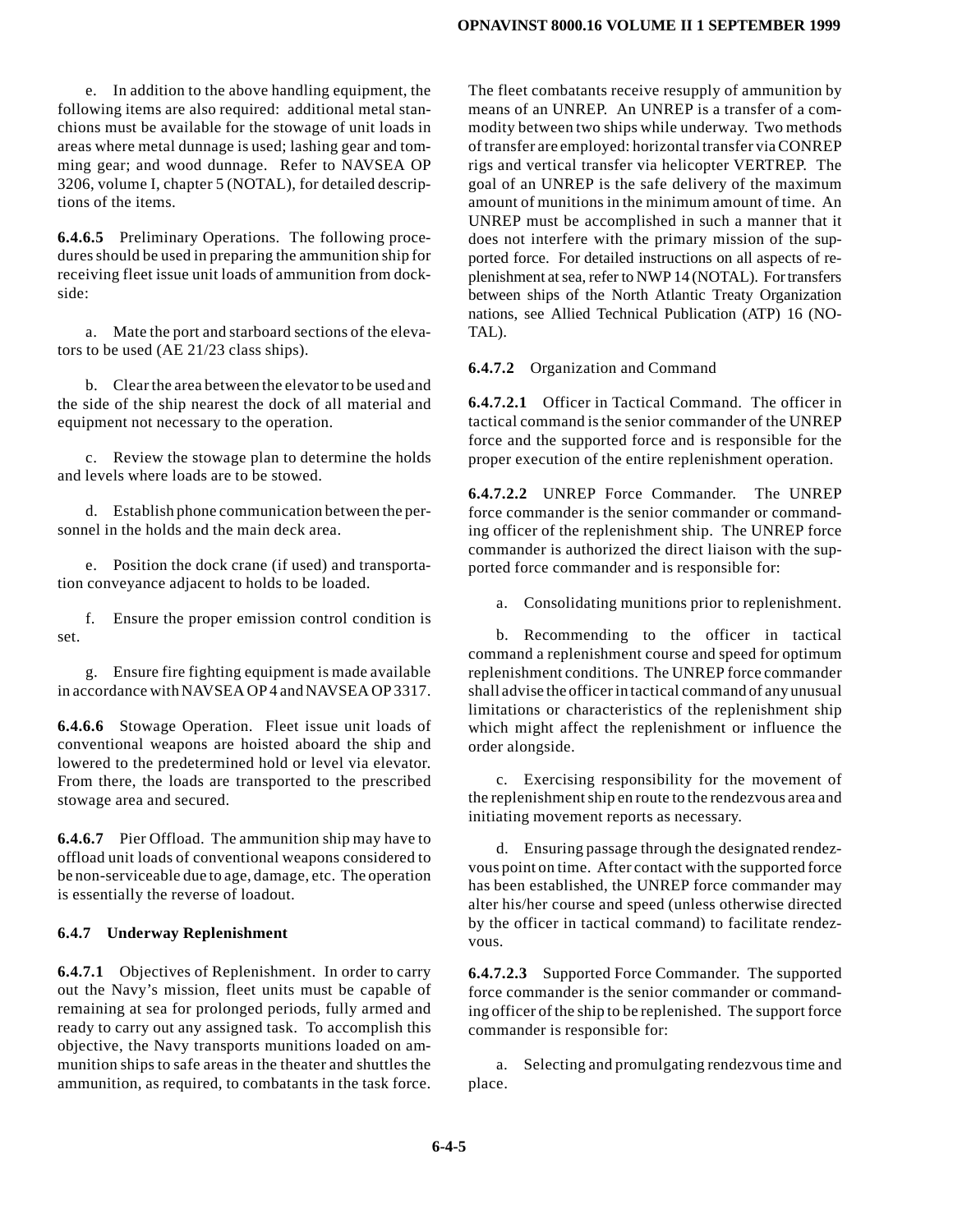b. Ensuring the submission of requirements as far in advance as possible.

c. Issuing the order alongside.

**6.4.7.3** Replenishment Conference. A replenishment conference is an excellent means of improving the performance of units participating in an UNREP. When a conference can be held, it may be possible to develop a customized plan for a particular UNREP. Particular items which are particularly worthy of discussion are the types and number of rigs to be used; requirements and submission of requirements; and use of experimental rigs, equipment, and techniques.

**6.4.7.4** Planning. The overall efficiency of an UNREP is directly proportional to the thoroughness of planning. Even in the case of a small UNREP, thorough planning is required. Transfer rate, breakout problems, rigs, and emission control condition are factors which must be considered when planning an UNREP. To minimize time alongside, plan combinations of CONREP and VERTREP, emphasizing the most efficient method or combination of methods of transfer. Figures 1-2 through 1-5, located in chapter 1 of NWP 14 (NOTAL), are excellent aids for use in the planning of UNREP operations.

#### **6.4.8 Underway Transfer of Ammunition**

**6.4.8.1** Basic Consideration. The transfer of ammunition at sea is the most exacting and hazardous of all replenishment operations. The greatest of care must be taken to avoid accidents which could result in the destruction of both the ammunition ship and the ship(s) alongside. Great emphasis must be placed on the safe and expeditious handling of munitions.

**6.4.8.2** Personnel Requirements. Personnel engaged in the transfer of ammunition shall be qualified and certified and shall observe all safety precautions while handling explosives. They must also be thoroughly familiar with the methods used and their limitations. NAVSEA OP 3347 (NOTAL) and NAVSEA OP 4 (NOTAL) contain safety precautions and handling procedures applicable to ammunition. Because various types of mobile and nonmobile handling equipment are used in transferring ammunition, personnel who work with handling equipment should be familiar with NAVSEA OP 2173 (NOTAL) and section 5 of this instruction. It is of particular importance that care be used when handling new types of ammunition. Technical developments, especially in missiles, lead to new transfer methods and handling equipment. Personnel must master new techniques in handling ammunition and missiles to achieve safe and expeditious transfers.

**6.4.8.3** Characteristics of Ammunition Ships (AE, AO, AOE). Ammunition ships are specifically designed to transport and transfer ammunition. Their holds are sheathed, ventilated, and provided with sprinklers for ammunition safety. Some ships have VERTREP facilities and certain classes are equipped to transfer fuel and provisionsaswell asammunition. Normal replenishment speed for ammunition ships, when transferring ammunition, is 12 to 16 knots. Fast combat support ships (AOEs) and major combatants can transfer ammunition at higher speeds when weather and sea conditions permit. The replenishment speed will be promulgated by the officer in tactical command. For data on transfer stations and capabilities of ships, refer to the following:

a. UNREP Stations Capabilities Handbook NAV-SHIPS 0905-487-2010 (NOTAL).

b. Fleet Underway Replenishment Guide, COM-NAVSURFPACINST 3180.2E (NOTAL) or COMNAV-SURFLANTINST C9010.1E (NOTAL).

c. Fleet and type commander directives.

**6.4.8.4** Special Handling Equipment. Ammunition, missiles, and components require special handling equipment for intership transfer because of the large weight and size of the load and because missiles and components are easily damaged during handling. For information on UN-REP hardware and equipment, refer to NAVSEA S9570-AD-CAT-101 (NOTAL).

**6.4.8.5** Palletized Ordnance. Conventional ammunition is normally transferred on pallets in fleet issue unit loads. Transfer of palletized ordnance requires the use of special slings. For data on the configurations of palletized ordnance unit loads that have been authorized for transfer at sea, refer to MIL-STD 1323 (NOTAL) drawings and NAVSEA OP 3206 volumes I, II, and III. Ammunition ships carry pallet trucks for use by receiving ships in clearing pallets from landing areas.

**6.4.8.6** Preparing Missiles and Boosters. Missiles and boostersare normally transferred either in their containers or in the MK 6 dolly. The receiving ship's strikedown system dictates the choice of container or dolly. NAVSEA OP 3192 (NOTAL) and NAVSEA OP 3206 (NOTAL) contain procedures for loading and unloading missiles and boosters into and from the MK 6 missile transfer dollies. Missile components are normally transferred on pallets. MK 45 handlift trucks are available on the ammunition ship for use by the receiving ship if desired. The receiving ship shall provide the information in paragraph 6.4.8.7 to the delivery ship.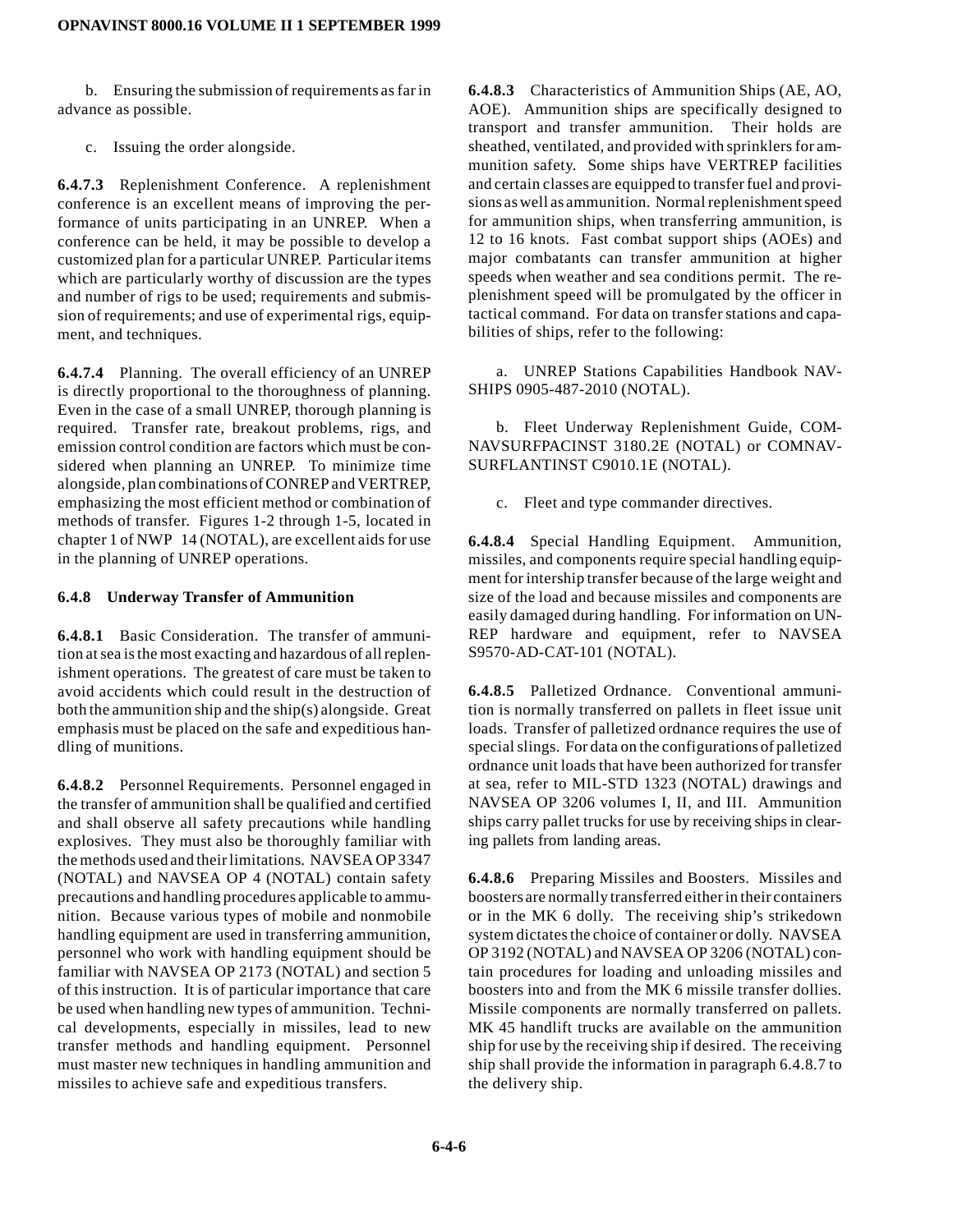#### **OPNAVINST 8000.16 VOLUME II 1 SEPTEMBER 1999**

**6.4.8.7** Exchange of Information. After the replenishment schedule has been determined, the following information shall be exchanged:

a. Commodity identification by type, quantity, and naval ammunition logistics code required at each station.

b. Order of transfer of missiles and boosters, i.e., booster-booster missile-missile or booster-missile booster-missile.

c. Direction that missiles and boosters should face during transfer as dictated by receiving ship's strikedown system.

d. Need to receive partial pallet loads of ammunition if full pallets cannot be handled.

e. Requirements for special handling equipment to expedite strikedown.

f. Missile Return Arrangements. When the receiving ship plans to return missiles, it shall advise the delivery ship of:

(1) Number and type of missiles.

(2) Sequence of transfer cycle: before receiving new missiles or alternately receiving and returning missiles.

(3) Handling equipment requirements.

g. The delivery ship shall advise the receiving ship on the following items:

(1) Transfer stations to be used.

(2) Transfer rigs to be used.

(3) Breakaway procedures to be used when transfers are complete.

(4) Any required deviations from the receiving ship's desired plan.

**6.4.8.8** Invoices. Ammunition transfers at sea are normally accompanied by itemized invoices. The receiving ship checks and signs the original invoices and returns them to the delivery ship in the last transfer. If time does not permit this, return them by guard mail or regular mail as soon as possible.

**6.4.8.9** Report. It is the delivery ship's responsibility to prepare and submit reports required for the loss or damage of ammunition during transfer; this responsibility is transferred to the receiving ship when the ammunition safely reaches its deck.

**6.4.8.10** Preparing Ships for Transfer. Most of the preparation required by the delivery and the receiving ship for the transfer of ammunition is contained in chapters 4 and 5 of NWP 14 (NOTAL). The common preparations in chapter 2 of NWP 14 (NOTAL) also apply. Refer to NWP 14, chapters 4 and 5 (NOTAL), for the list of rigs, in order of preference, the basis for selecting the rigs, and information on preparing transfer stations on the delivery and receiving ships. The checkoff lists of figures 6-4-2 through 6-4-9 should be completed to ensure that all necessary equipment is available, transfer stations are properly rigged, and required personnel are available and aware of their duties. Give specific attention to the following preparations:

a. Limit breakout of ordnance, prior to the replenishment operation, to that required to preclude a significant reduction in the transfer rate.

b. Both ships provide wedges, chocks, and preventersto preclude rolling and shifting of ammunition on deck.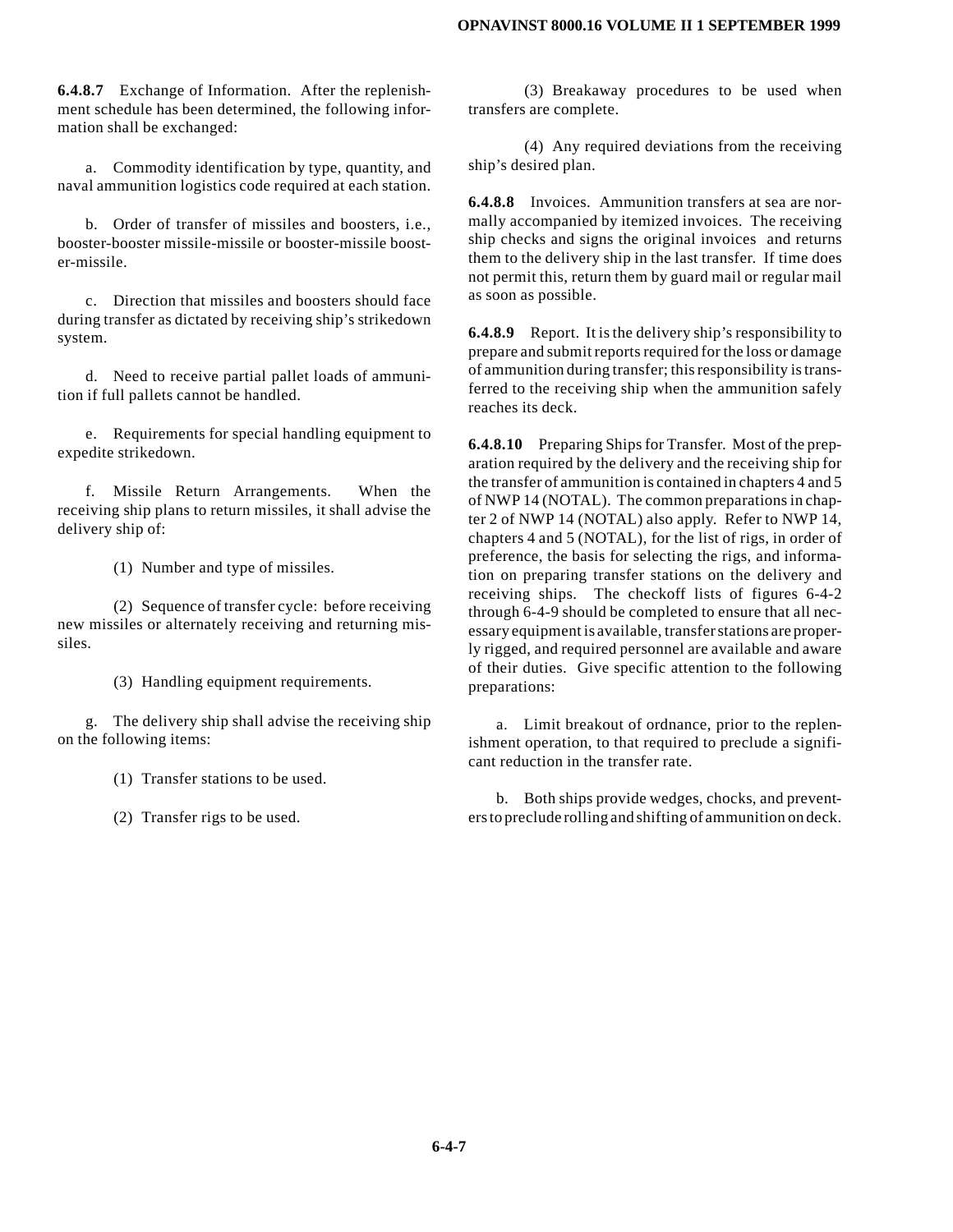| 1.       | Receive and review all station checkoff lists.                                                                                                                                                                        |  |
|----------|-----------------------------------------------------------------------------------------------------------------------------------------------------------------------------------------------------------------------|--|
| 2.       | Check each station to see that it is properly rigged for the method of transfer.                                                                                                                                      |  |
| 3.       | Check the distance line for proper length and markings.                                                                                                                                                               |  |
| 4.       | Ensure that any required handling equipment is in place, operating, and manned.                                                                                                                                       |  |
| 5.       | See that any required carriers are on-station (such as cargo nets, skip boxes, transfer-at-<br>sea chair or transfer bags).                                                                                           |  |
| 6.       | Start, warm up, and test winches.                                                                                                                                                                                     |  |
| 7.       | Ensure that the brake is set on the cargo boom's topping lift winch, and the winch pawl is<br>engaged. If winch is not equipped with a pawl, attach a preventer stopper to the topping<br>lift wire (as appropriate). |  |
| 8.       | Rig the proper station markers.                                                                                                                                                                                       |  |
| 9.       | Have two bolos and one line-throwing gun ready for use at each station to be used.<br>Test line-throwing gun and examine firing pin. Have extra projectiles and shot lines<br>on-hand.                                |  |
| 10.      | Prepare and test sound-powered phones.                                                                                                                                                                                |  |
| 11.      | Have all men on-station in prescribed uniform with life jackets, hard hats, and other special<br>clothing as required.                                                                                                |  |
| 12.      | Rig in movable equipment and fittings that project over the engaged side and are not required<br>during the replenishment (that is, lifeboats and sea painter).                                                       |  |
| 13.      | Test lifeboat engines. Ready lifeboat for lowering.                                                                                                                                                                   |  |
| 14.      | Have movies, fleet freight, and mail ready for immediate transfer.                                                                                                                                                    |  |
| 15.      | Have all specified rigs ready for use.                                                                                                                                                                                |  |
| 16.      | In freezing weather, have sand available for use on icy areas. Whenever practicable,<br>remove ice from working areas prior to replenishment.                                                                         |  |
| 17.      | Have repair and emergency tools on-station and ready for use.                                                                                                                                                         |  |
| 18.      | Make readiness report to officer of the deck.                                                                                                                                                                         |  |
| Remarks: |                                                                                                                                                                                                                       |  |
|          |                                                                                                                                                                                                                       |  |
|          |                                                                                                                                                                                                                       |  |
|          |                                                                                                                                                                                                                       |  |

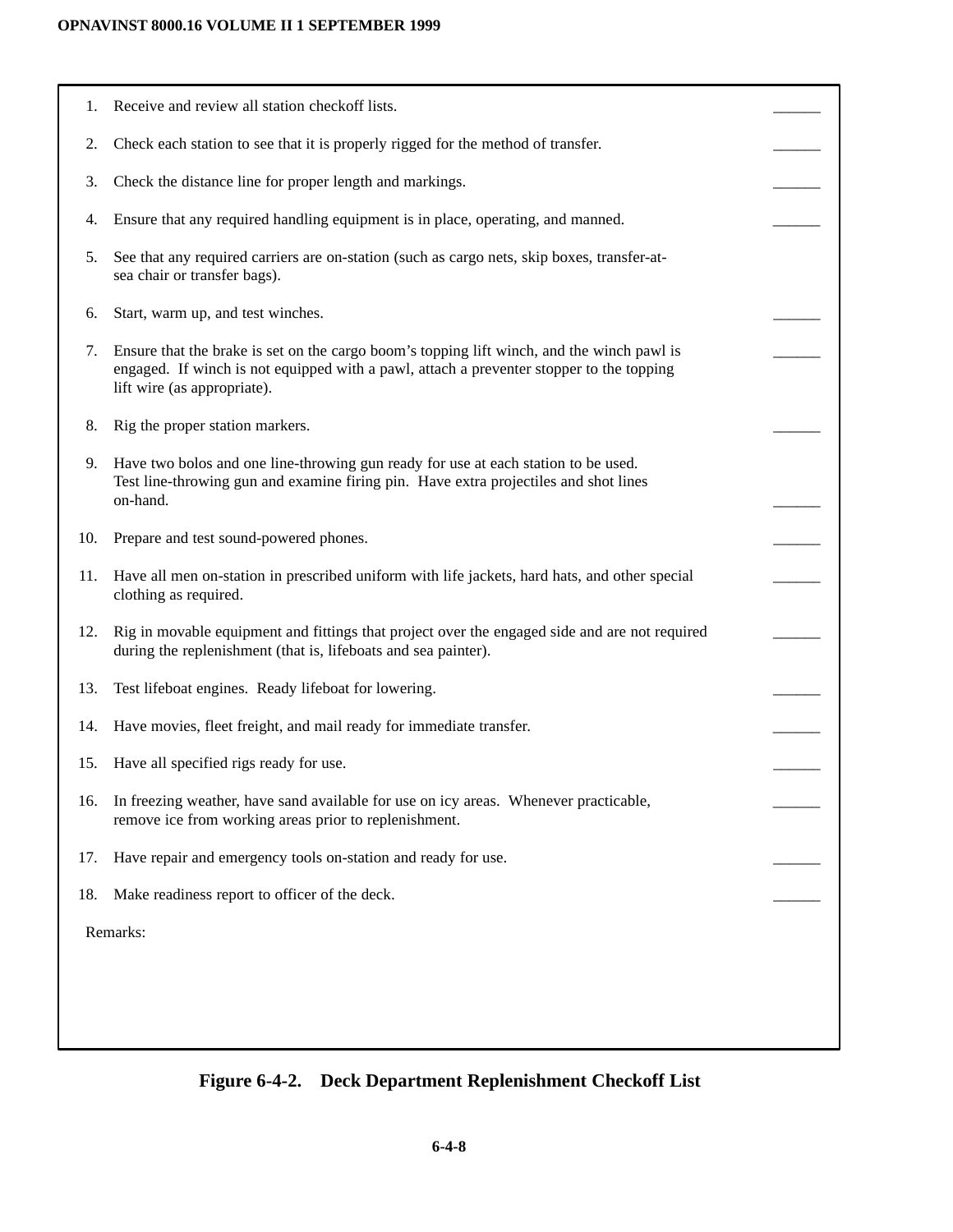|          | 1. Light off additional boilers, as necessary.                                                  |  |
|----------|-------------------------------------------------------------------------------------------------|--|
| 2.       | Put generators on the line, as required.                                                        |  |
| 3.       | Warm up all deck machinery.                                                                     |  |
| 4.       | Maintain fire-main pressure at 100 psi.                                                         |  |
| 5.       | Lead out and inspect necessary firefighting equipment.                                          |  |
| 6.       | Check all sound-powered phones and circuits that will be used,<br>both intership and intraship. |  |
| 7.       | Warm steam cargo pumps. Test all pumps, including electrical.<br>Recirculate oil.               |  |
| 8.       | Make readiness report to officer of the deck.                                                   |  |
| 9.       | Set restricted maneuvering conditions, when directed.                                           |  |
| Remarks: |                                                                                                 |  |

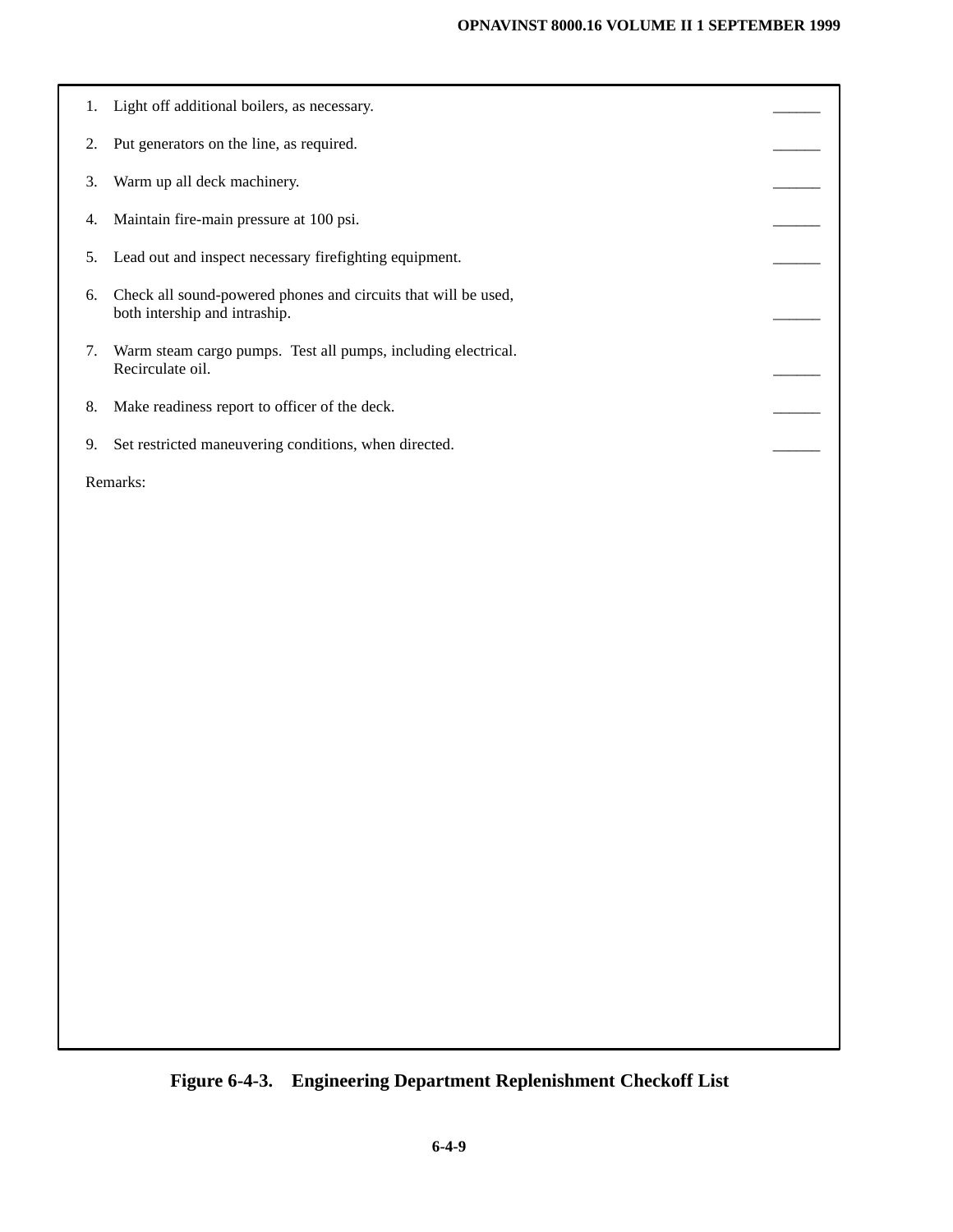- 1. Receive or send requisitions, ration items in short supply, and prepare hatch check sheets.
- 2. Conduct prereplenishment conference to disseminate information to checker, hatch officers, and leading petty officers.
- 3. Prestage number of net loads at each transfer station.
- 4. Predesignate deck space that will be used for transfer, and label the space accordingly.
- 5. Man replenishment-at-sea detail when called away. Man phone talker stations, status boards, and supervisor stations.
- 6. Furnish checkers for cargo transferred and received at each station.
- 7. Prepare cargo scheduled for transfer.
- 8. Record water cuts, ullage gauges, and temperature of tanks before and after.
- 9. Make readiness report to officer of the deck.

Remarks:

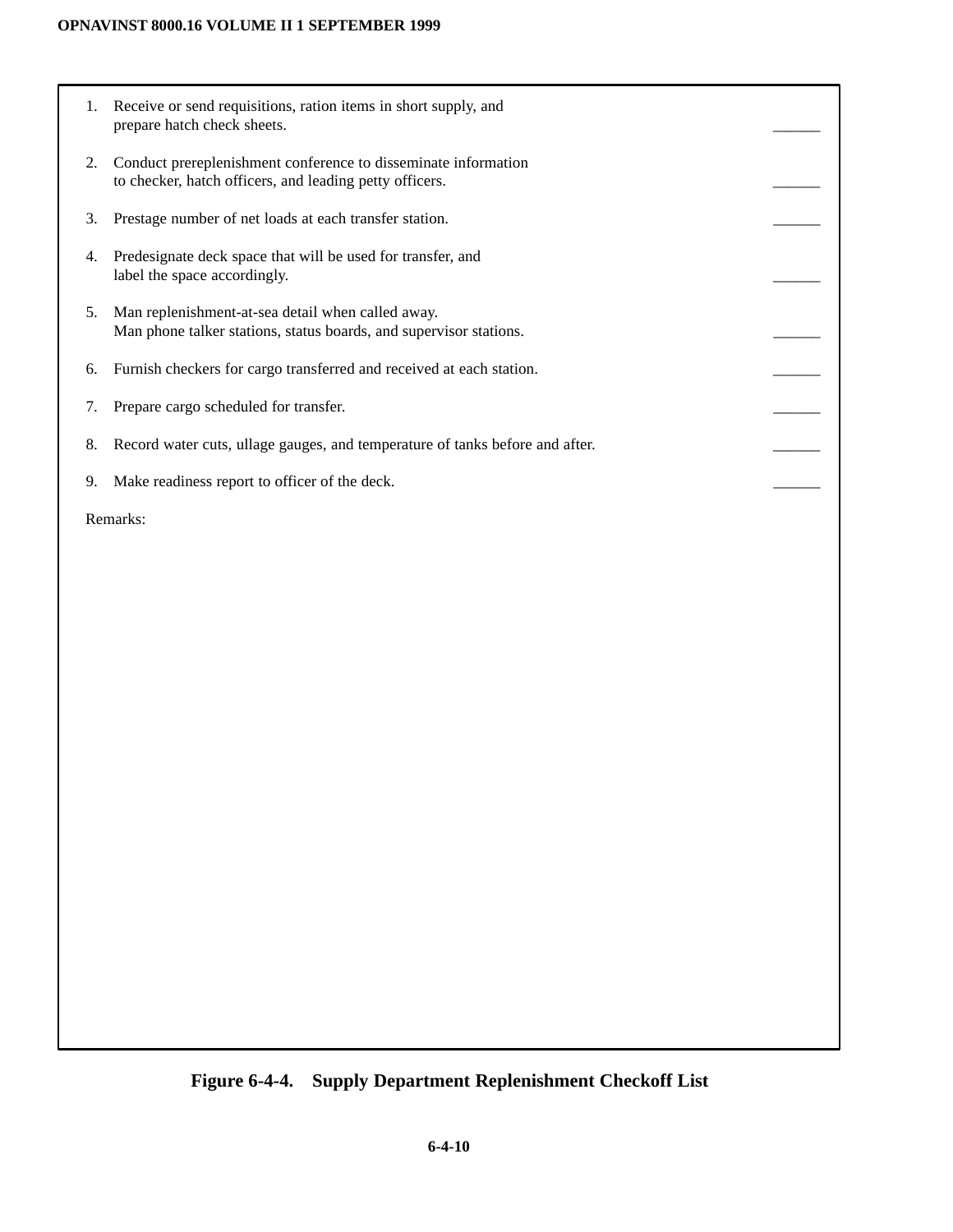|     | Night Replenishment Station #                                                                                                                     |  |
|-----|---------------------------------------------------------------------------------------------------------------------------------------------------|--|
|     | (Petty officer in charge of station will complete this checkoff list<br>in addition to the station checkoff list required for day replenishment.) |  |
| 1.  | Have at least two chemical light wand illuminated shot line<br>projectiles on hand for each ship expected alongside.                              |  |
| 2.  | Test batteries and bulbs in all flashlights.                                                                                                      |  |
| 3.  | Ensure that a green chemical light or one-cell white flashlight<br>and a whistle are attached to each life jacket in use.                         |  |
| 4.  | Have station marker light box properly prepared. Show correct<br>commodity for transfer.                                                          |  |
| 5.  | Have obstructions, fittings, and attachment points marked with<br>red chemical lights or one cell and flashlights.                                |  |
| 6.  | Have appropriate colored-lens flashlights or wands available for hand signals.                                                                    |  |
| 7.  | Mark each messenger line with canvas tags.                                                                                                        |  |
| 8.  | Rig distance-line illumination.                                                                                                                   |  |
| 9.  | Rig lifeline illumination.                                                                                                                        |  |
| 10. | Illuminate working station lighting.                                                                                                              |  |
| 11. | Ensure approach and station lights have been tested.                                                                                              |  |
|     | Remarks:                                                                                                                                          |  |
|     |                                                                                                                                                   |  |
|     |                                                                                                                                                   |  |
|     |                                                                                                                                                   |  |
|     |                                                                                                                                                   |  |
|     |                                                                                                                                                   |  |
|     |                                                                                                                                                   |  |

# **Figure 6-4-5. Night Replenishment Checkoff List**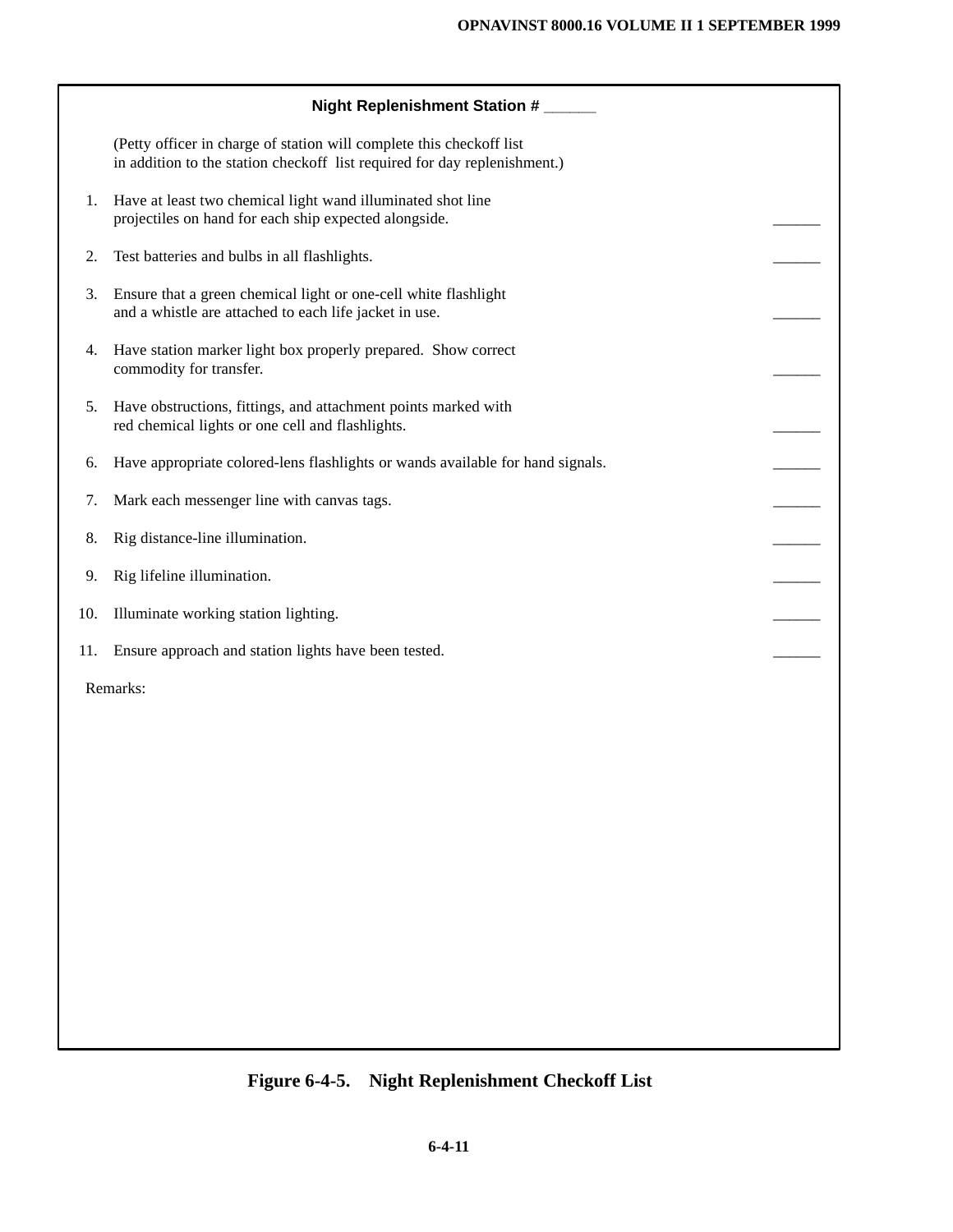|     | Missile/Cargo STREAM Station #                                                                                                                                                                                                                                                                 |  |  |
|-----|------------------------------------------------------------------------------------------------------------------------------------------------------------------------------------------------------------------------------------------------------------------------------------------------|--|--|
|     | (For night replenishment, note supplemental checkoff list.)                                                                                                                                                                                                                                    |  |  |
| 1.  | Ensure that wires are free of kinks and are spooled on the<br>drum with no riding turns. Additionally, ensure that winch<br>clutches are engaged and that clutch engaging levers are<br>secured in place with toggle pins.                                                                     |  |  |
| 2.  | Test winches and sliding block in accordance with approved<br>procedures.                                                                                                                                                                                                                      |  |  |
| 3.  | Ensure that trolley, cargo drop reel, cargo hook, messenger-<br>rigged SURF Traveling Actuated Remotely (STAR), traveling<br>Standard Underway Replenishment Fixture (SURF), and<br>Standard Tension Replenishment Alongside Method (STREAM)<br>manila or burton out haul are properly rigged. |  |  |
| 4.  | Ensure that inhaul is in tension mode.                                                                                                                                                                                                                                                         |  |  |
| 5.  | Check pelican hook for ease of operation and presence of<br>cotter pin.                                                                                                                                                                                                                        |  |  |
| 6.  | Ensure that the messenger is faked down for running and<br>properly attached to the rig.                                                                                                                                                                                                       |  |  |
| 7.  | Have line-throwing gun and one bolo at each station to<br>be used. Test line-throwing gun and examine firing pin.<br>Have extra projectiles and shot lines on-hand.                                                                                                                            |  |  |
| 8.  | Rig station marker.                                                                                                                                                                                                                                                                            |  |  |
| 9.  | Have signal paddles available.                                                                                                                                                                                                                                                                 |  |  |
| 10. | Fake down phone line and test phone.                                                                                                                                                                                                                                                           |  |  |
|     | 11. Have required station and emergency tools available.                                                                                                                                                                                                                                       |  |  |
| 12. | Have cargo nets, net shorteners, skip box, and transfer bag<br>available, as required.                                                                                                                                                                                                         |  |  |
| 13. | Muster men assigned.                                                                                                                                                                                                                                                                           |  |  |
| 14. | Make readiness report to first lieutenant.                                                                                                                                                                                                                                                     |  |  |
|     | Remarks:                                                                                                                                                                                                                                                                                       |  |  |
|     |                                                                                                                                                                                                                                                                                                |  |  |
|     |                                                                                                                                                                                                                                                                                                |  |  |
|     |                                                                                                                                                                                                                                                                                                |  |  |

**Figure 6-4-6. Missile/Cargo STREAM Replenishment Checkoff List**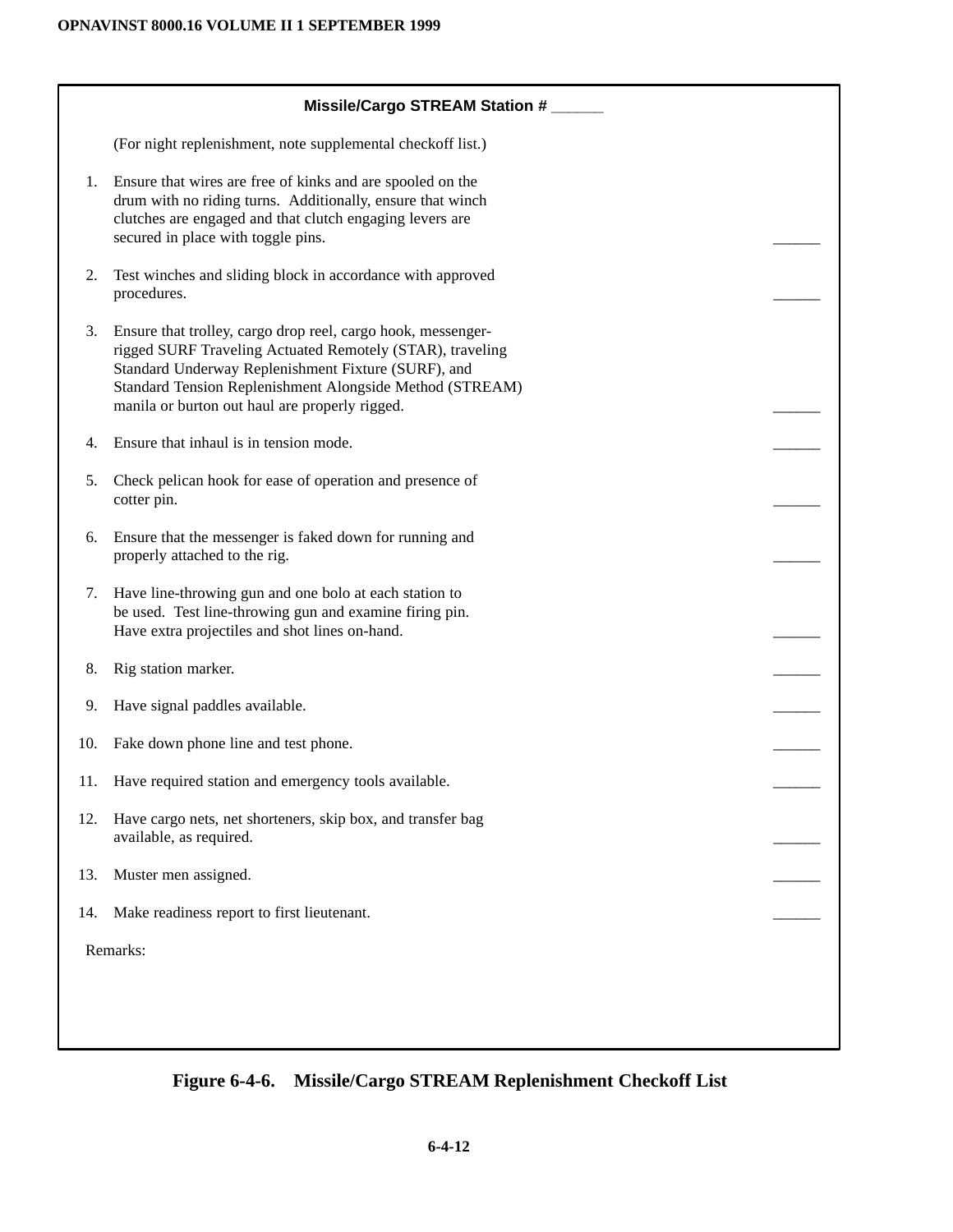|     | Housefall Station #                                                                                                                                                                                                       |  |
|-----|---------------------------------------------------------------------------------------------------------------------------------------------------------------------------------------------------------------------------|--|
|     | (For night replenishment, note supplemental checkoff list.)                                                                                                                                                               |  |
| 1.  | Ensure that wires are free of kinks and are spooled on the<br>drum with no riding turns. Additionally ensure that winch<br>clutches are engaged and that clutch engaging levers are<br>secured in place with toggle pins. |  |
| 2.  | Ensure that trolley block is properly installed (modified housefall rig).                                                                                                                                                 |  |
| 3.  | Check operating cargo hook.                                                                                                                                                                                               |  |
| 4.  | Have all swivels free and well lubricated.                                                                                                                                                                                |  |
| 5.  | Have all shackles properly secured.                                                                                                                                                                                       |  |
| 6.  | Check pelican hook for ease of operation and presence of cotter pin.                                                                                                                                                      |  |
| 7.  | Fake housefall block messenger down for running.                                                                                                                                                                          |  |
| 8.  | Have line-throwing gun and one bolo at each station to be used.<br>Test line-throwing gun and examine firing pin. Have extra<br>projectiles and shot lines on-hand.                                                       |  |
| 9.  | Rig station marker.                                                                                                                                                                                                       |  |
| 10. | Have signal paddles available.                                                                                                                                                                                            |  |
| 11. | Fake down phone line and test phone.                                                                                                                                                                                      |  |
| 12. | Test all winches.                                                                                                                                                                                                         |  |
| 13. | Have required station and emergency tools available.                                                                                                                                                                      |  |
| 14. | Have cargo nets, net shorteners, skip box, and transfer bag<br>available, as required.                                                                                                                                    |  |
| 15. | Muster men assigned.                                                                                                                                                                                                      |  |
| 16. | Make readiness report to first lieutenant.                                                                                                                                                                                |  |
|     | Remarks:                                                                                                                                                                                                                  |  |
|     |                                                                                                                                                                                                                           |  |
|     |                                                                                                                                                                                                                           |  |
|     |                                                                                                                                                                                                                           |  |
|     |                                                                                                                                                                                                                           |  |

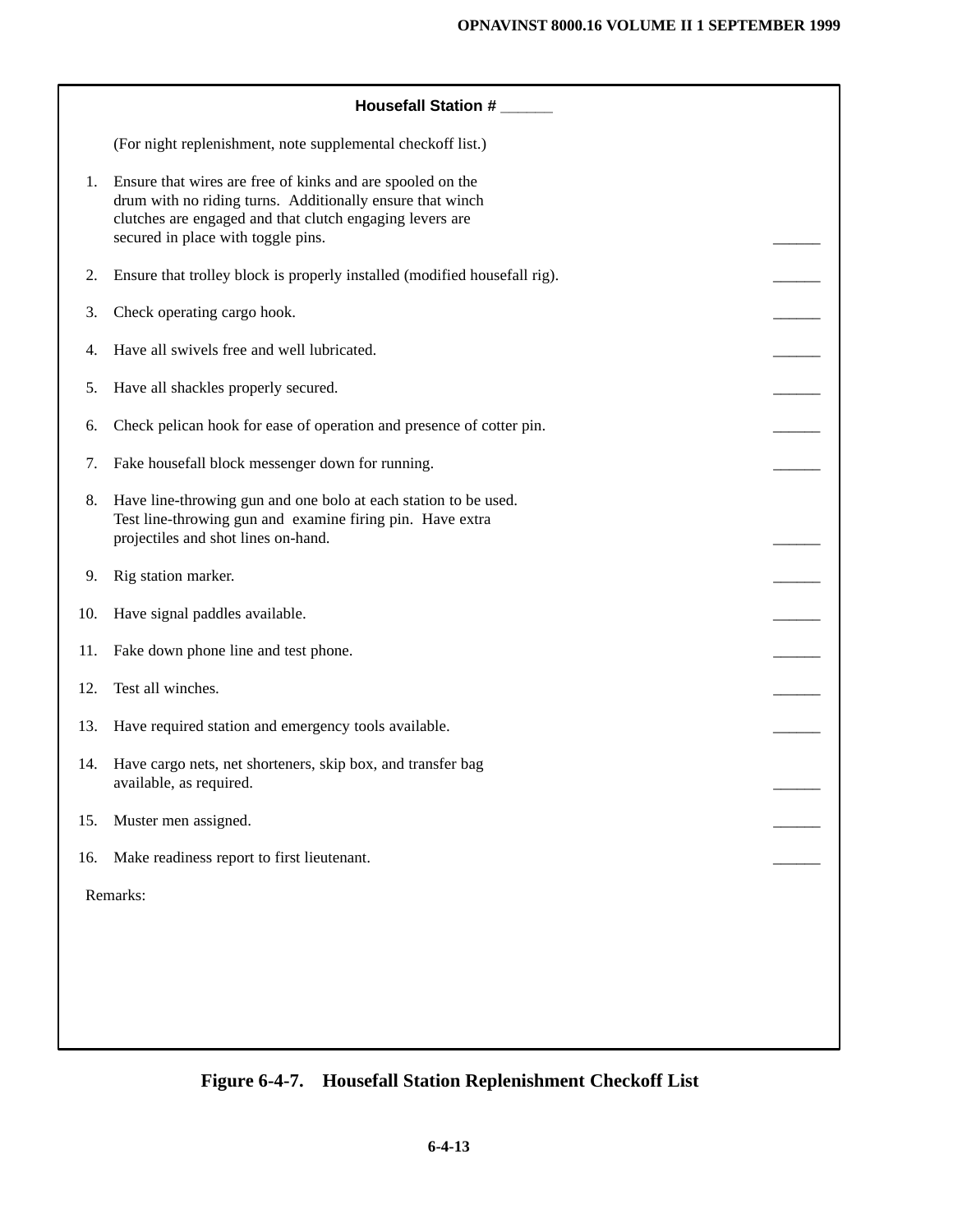|     | Burton Station #                                                                                                                                                    |  |
|-----|---------------------------------------------------------------------------------------------------------------------------------------------------------------------|--|
|     | (For night replenishment, note supplemental checkoff list.)                                                                                                         |  |
| 1.  | Ensure that whip is free of kinks and is spooled on the<br>drum with no riding turns.                                                                               |  |
| 2.  | Check operation of cargo hook.                                                                                                                                      |  |
| 3.  | Have all swivels free and well lubricated.                                                                                                                          |  |
| 4.  | Have all shackles properly secured.                                                                                                                                 |  |
| 5.  | Fake messengers down for running.                                                                                                                                   |  |
| 6.  | Have line-throwing gun and one bolo at each station to<br>be used. Test line-throwing gun and examine firing pin.<br>Have extra projectiles and shot lines on-hand. |  |
| 7.  | Rig station marker.                                                                                                                                                 |  |
| 8.  | Have signal paddles available.                                                                                                                                      |  |
| 9.  | Fake down phone line and test phone.                                                                                                                                |  |
| 10. | Test all winches.                                                                                                                                                   |  |
| 11. | Have required station and emergency tools available.                                                                                                                |  |
| 12. | Have cargo nets, net shorteners, skip box and transfer bag<br>available, as required.                                                                               |  |
| 13. | Muster men assigned.                                                                                                                                                |  |
| 14. | Make readiness report to first lieutenant.                                                                                                                          |  |
|     | Remarks:                                                                                                                                                            |  |
|     |                                                                                                                                                                     |  |
|     |                                                                                                                                                                     |  |
|     |                                                                                                                                                                     |  |
|     |                                                                                                                                                                     |  |
|     |                                                                                                                                                                     |  |

# **Figure 6-4-8. Burton Station Replenishment Checkoff List**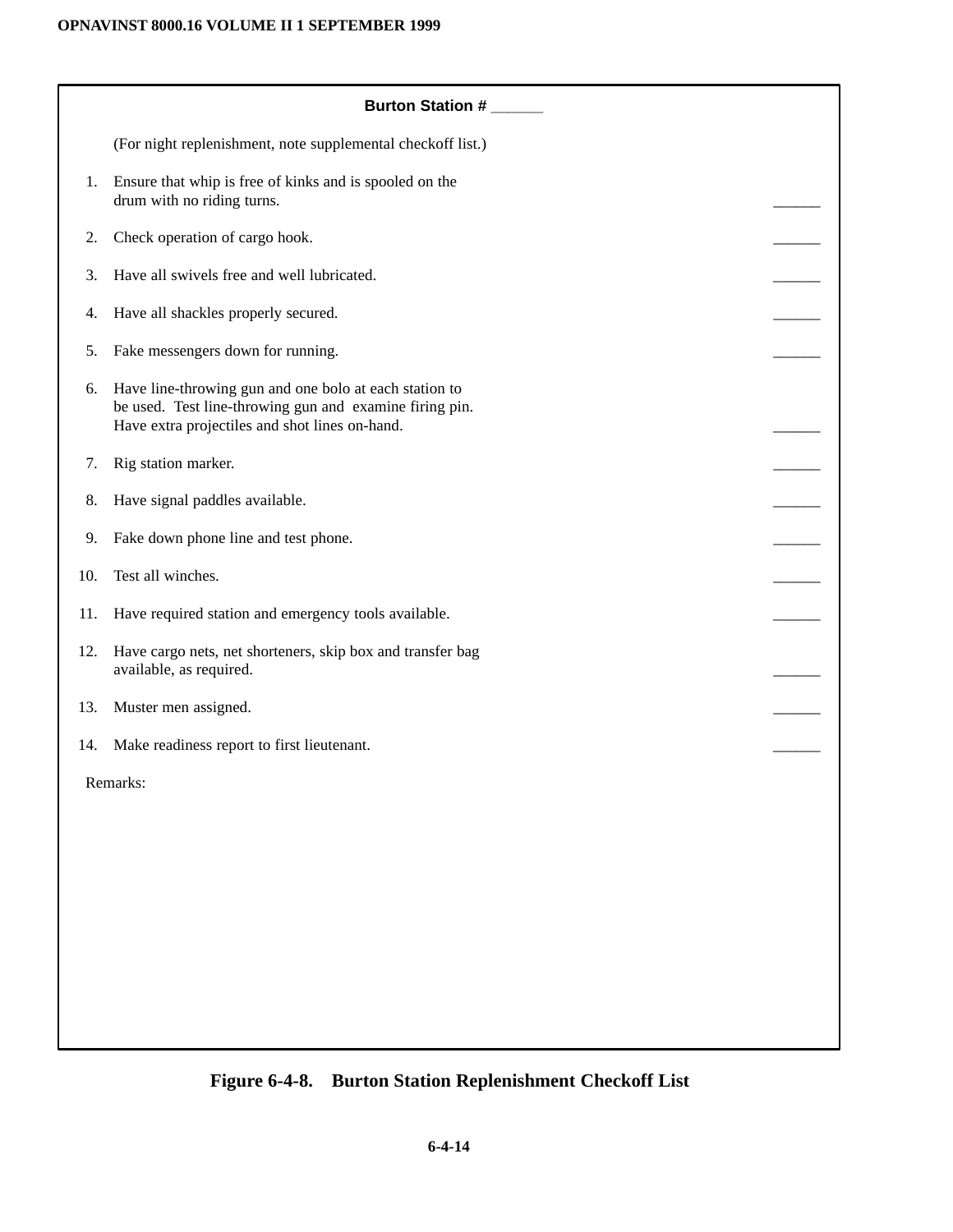| 1.  | Ensure rudder operational PMS check has been conducted within<br>48 hours of UNREP.                                                                                                                     |  |
|-----|---------------------------------------------------------------------------------------------------------------------------------------------------------------------------------------------------------|--|
| 2.  | Notify EOOW of expected approach speed and speed requirement<br>upon completion. Verify plant lineup for evolution.                                                                                     |  |
| 3.  | Cargo and personnel manifest available on bridge (if applicable).                                                                                                                                       |  |
| 4.  | Fuel type and quantity requirement posted on bridge.                                                                                                                                                    |  |
| 5.  | As applicable: Set the replenishment detail.                                                                                                                                                            |  |
| 6.  | Post name, rank, lineal number of all commanding officers and the<br>name, hull number, voice call of all ships on status board.                                                                        |  |
| 7.  | Test bullhorn and place in vicinity of captain's chair.                                                                                                                                                 |  |
| 8.  | Ensure sound-powered circuits and engineering 'E' call sound<br>power circuits are tested and set up.                                                                                                   |  |
| 9.  | Take assigned waiting station as directed by OTC.                                                                                                                                                       |  |
| 10. | Personnel qualification standards qualified master helmsman at the<br>helm. Helm safety supervisor on station.                                                                                          |  |
| 11. | Determine replenishment order.                                                                                                                                                                          |  |
| 12. | Set HERO condition, if applicable.                                                                                                                                                                      |  |
| 13. | Receive manned and ready reports from main control, cargo control, after<br>steering, bridge, replenishment stations and departmental reports. Set<br>restricted maneuvering conditions, when directed. |  |
| 14. | ROMEO at dip, ready to go alongside (300 to 500 yards flashing light at night.)                                                                                                                         |  |
| 15. | ROMEO at close-up, commencing approach. Haul up day shapes (at night<br>turn on task and contourlights, signal ROMEO by shielded directional signal<br>lamps or Nancy).                                 |  |
| 16. | Pass the word over the IMC: "On the (name of ship); stand by for shot<br>line(s), (port/starboard side, fwd, aft, midships, all stations); all hands<br>topside take cover."                            |  |
| 17. | When first messenger is in hand, haul down ROMEO. Put smoking lamp<br>out while refueling or handling ammunition.                                                                                       |  |
| 18. | Fifteen minutes prior to disengaging, receiving ship only, PREP at the dip.                                                                                                                             |  |
|     |                                                                                                                                                                                                         |  |

# **Figure 6-4-9. Bridge Replenishment Checkoff List**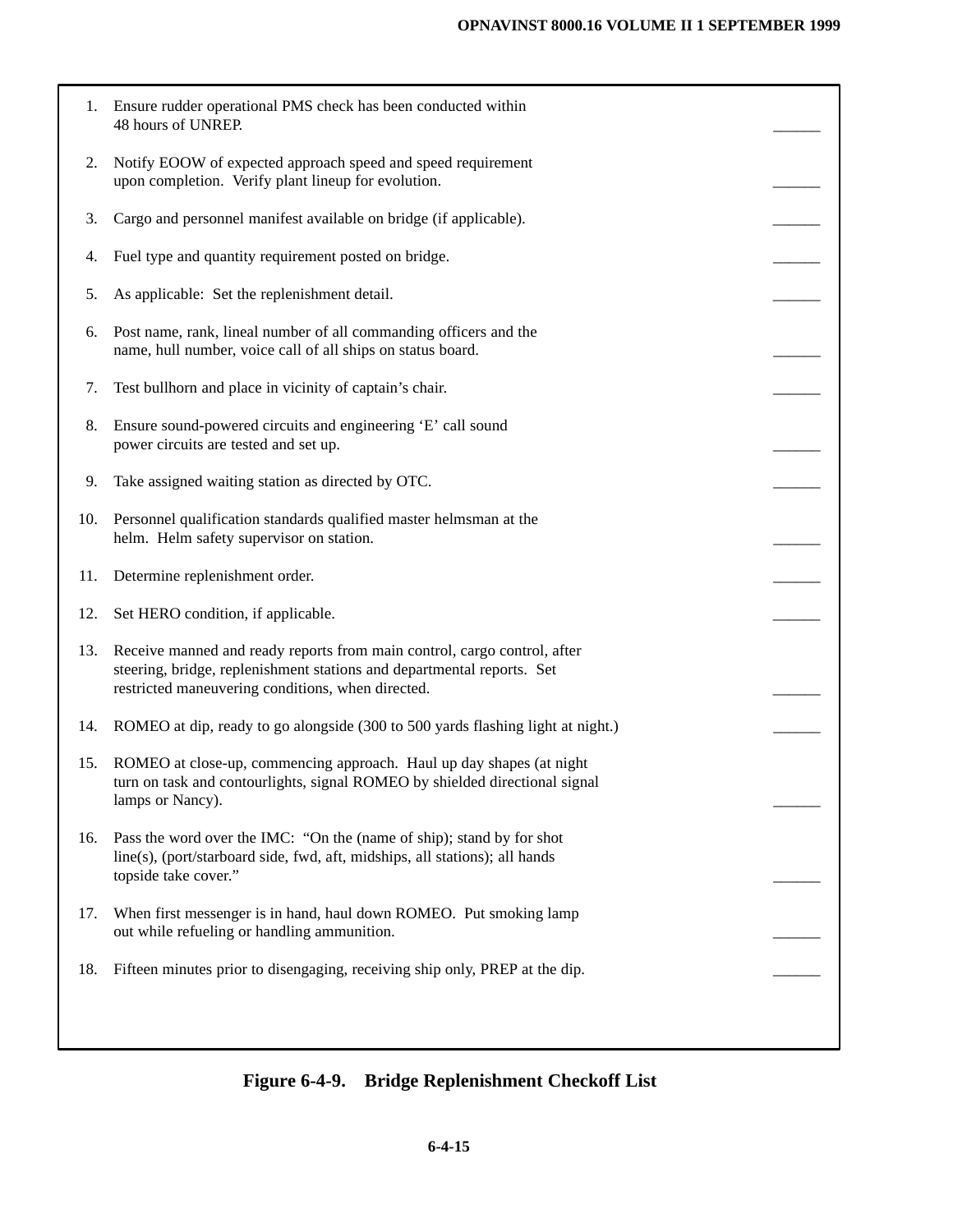### **OPNAVINST 8000.16 VOLUME II 1 SEPTEMBER 1999**

- 19. Replenishment complete, last station disengaging, PREP close-up.
- 20. When last line is clear, haul down PREP.
- 21. When clear (200 to 300 yards) of delivery ship, haul down day shapes (switch to normal running lights at night).

Remarks:

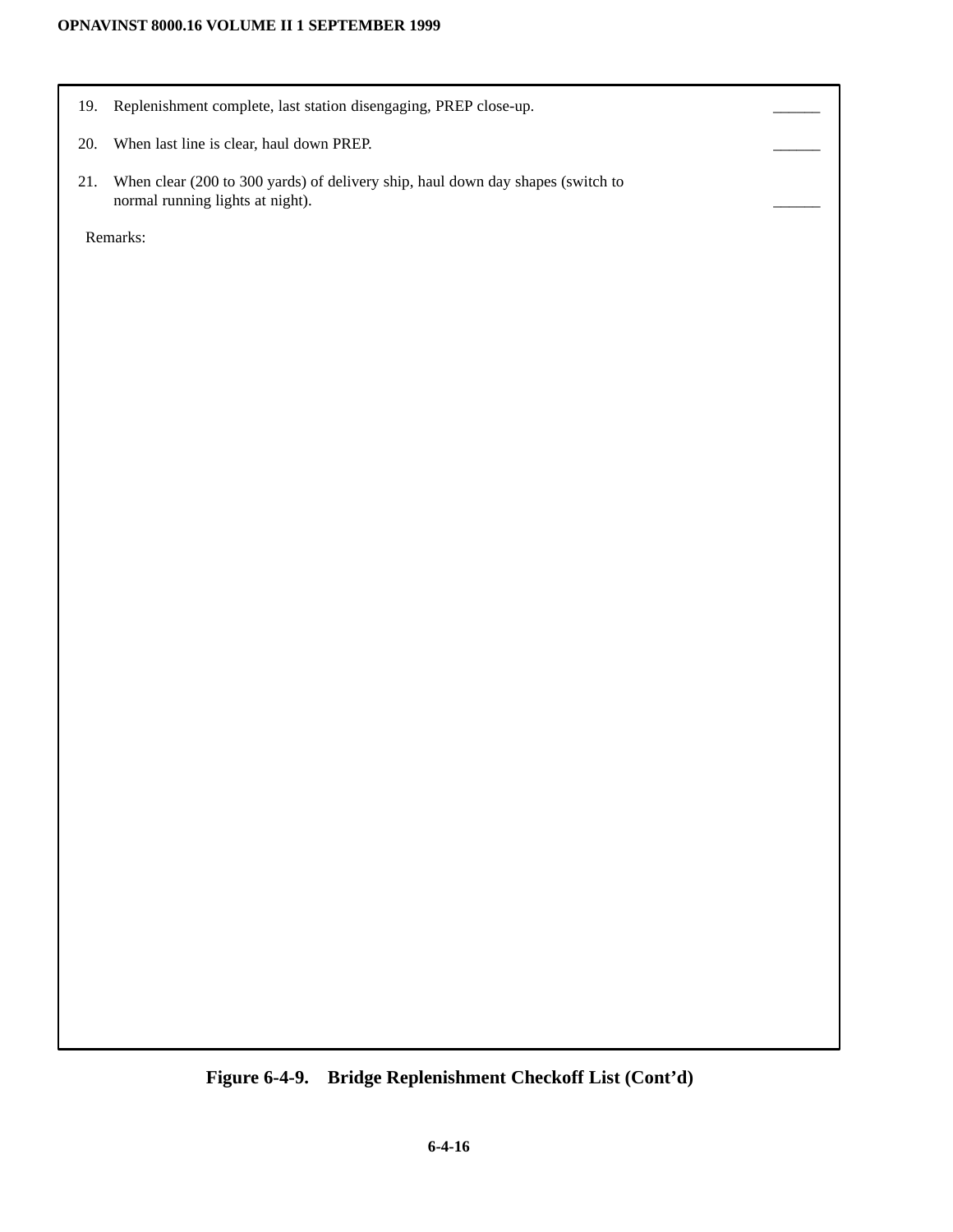c. Cover the landing area with rubber matting when bare ammunition is to be transferred.

d. The receiving ship's plan must provide for keeping the landing area clear for arriving ammunition and for expediting strikedown.

e. Ensure the receiving ship has adequate special handling equipment, i.e., MK 45 handlift truck and pallet trucks. If not, it should request the delivery ship to transfer the equipment at the beginning of the evolution. The receiving ship must return all borrowed special handling equipment to the delivery ship when the operation is complete.

**6.4.8.11** Load Limitations. The following requirements must be strictly followed:

a. Loads for transfer must meet the requirements for the transfer rig used and for the type of ammunition or missile to be transferred.

b. Safe transfer loads and load limitations established by the Naval Sea Systems Command for the transfer method used.

c. Types of loads, weight limitations, and handling equipment prescribed in NAVSEA OP 3206 for the transfer of ammunition and missiles.

d. Limit loads for transfer to those that can be safely handled under existing conditions. Commanding officers should reduce loads below the permissible maximums during adverse conditions.

**6.4.8.12** Test Loads. Prior to transfer of any type of ammunition, test the rigs by cycling a dummy load. The weight of the dummy load must be equal to or greater than the weight of the heaviest loads to be transferred.

**6.4.8.13** Handling and Transfer Procedures. Useful sources of information on the transfer of ammunition and missiles are NAVSEA OP 3206 (NOTAL), NWP 14 (NOTAL), MIL-STD 1326 (NOTAL), and NAVSEA S9570-AA-MMA-010 (NOTAL). The following procedures apply to transfer of ammunition and missiles:

a. Use mechanical handling and strikedown equipment, such as roller conveyors and slides, whenever available.

b. Transfer missiles and missile components simultaneously so that if the operation is interrupted, missiles that are already on the combatants will be complete for operational purposes.

c. Adhere to the order for transfer of missiles and boosters as specified by the combatants.

d. Ensure that the missile is oriented in the direction specified by the receiving ship.

e. When an awkward or sensitive missile or ammunition load is to be transferred, use tag lines, a load stabilizer, or a stream strongback to prevent the load from rotating and to control the pendulum action of the load.

f. If the receiving ship does not have the landing area in which to handle full pallet loads, the ammunition ship should send only partial loads.

g. Transfer loose rounds and individual small containers in skip boxes, metal pallet crates, or cargo nets.

h. Once a transfer dolly is unloaded, return it to the delivery ship for reloading and retransfer.

**6.4.8.14** Precautions. Replenishment ships shall make ready for use one fire hose, with applicator attached, at each transfer station and one additional hose at each hold, elevator access, or compartment containing or working military explosives when the hatch serving the hold is open. The hoses shall be of sufficient length to reach all portions of the hold or compartment. All hoses shall be charged except when they are exposed to freezing temperatures. Ships, other than replenishment types, shall have two fire hoses, with applicators attached, at each transfer station. All fire hoses shall be charged, except in freezing weather. On carriers, when compliance would result in charged salt water hoses crossing fire control or damage control boundaries (zebra hatches), quick-reel aqueous film forming foam systems may be used in lieu of saltwater hoses, provided that overhead sprinklers in the hangar bay are available and appropriate conflagration stations are manned.

**6.4.8.15** References. The following publications contain information that, if used to formulate ammunition handling plans, will result in a smooth, safe, and professional operation:

a. NWP 14 (Replenishment at Sea) (NOTAL).

b. ATP 16 (Replenishment at Sea North Atlantic Treaty Organization (NATO)) (NOTAL).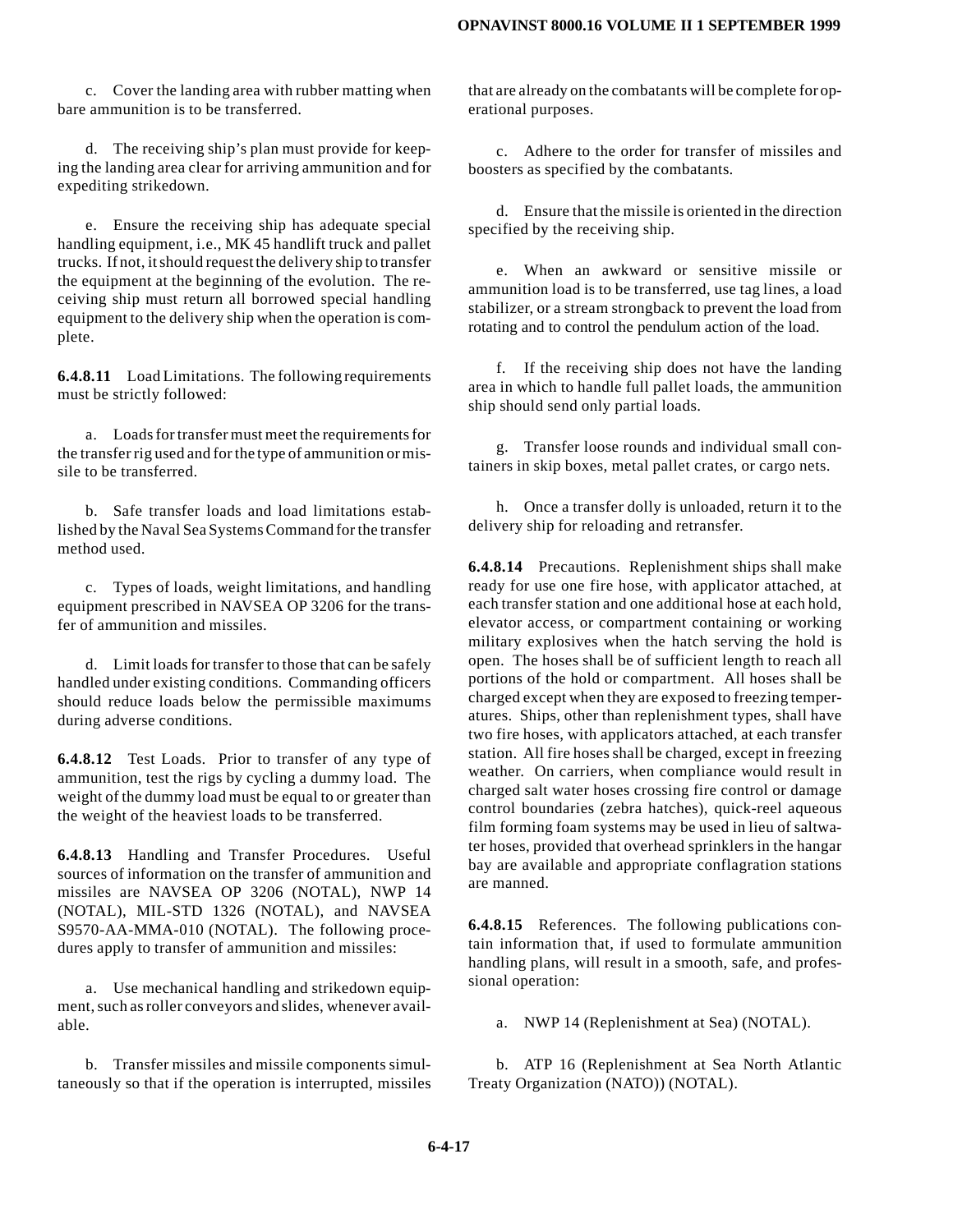c. OPNAVINST 8023.2C (U.S. Navy Explosive Safety Policies, Requirements, and Procedures) (NOTAL).

d. MIL-STD 1323 (Palletizing Fleet Issue Unit Loads) (NOTAL).

e. NAVSEA S9570-AD-CAT-101 (UNREP Hardware and Equipment manual) (NOTAL).

f. NAVSEA OP 4 (Ammunition Afloat) (NOTAL).

g. NAVSEA OP 2173 (Approved Handling Equipment for Weapons and Explosives), Volumes I and II (NOTAL).

h. NAVSEA OP 3192 (Missile Dolly MK 6 MODs 1, 2, 3, and 4) (NOTAL).

i. NAVSEA OP 3206 (Handling and Stowage of Naval Ordnance Aboard Ammunition Ships), Volumes I, II and III (NOTAL).

j. NAVSEA OP 3347 (U.S. Navy Ordnance Safety Precautions) (NOTAL).

k. NAVSEA OP 3565/NAVAIR 16-1-529 (Radio Frequency Hazards to Ordnance, Personnel and Fuel) (NOTAL).

l. NAVSEA OP 4118 (Handling, Packaging and Transportation of Underwater Mines MK 52, MK 55, MK 56, and MK 57) (NOTAL).

m. NAVSEA S9570-AA-MMA-010 (Underway Replenishment Ordnance Handling Equipment and Transfer Units) (NOTAL).

n. U.S. Coast Guard, 46 CFR, Part 146 (Transportation or Storage of Military Explosives) (NOTAL).

#### **6.4.9 Vertical Replenishment**

**6.4.9.1** Concepts of VERTREP. VERTREP provides a capability for augmenting and enhancing UNREP. It also permits increased flexibility and considerable latitude in replenishment planning, particularly regarding time and location of the UNREP operation. There are some advantages of VERTREP that should be considered in determining the method of UNREP, particularly:

a. Reduction in overall time required to replenish the supported unit.

b. Reduction or elimination of time that screening ships are required to be off station.

c. Reduction in personnel involved.

d. Capability of replenishing units in a dispersed formation.

e. Capability to replenish units engaged in tasks which make it impossible for them to come alongside.

f. Capability of replenishing units in heavy weather conditions when alongside steaming is hazardous or impossible.

g. Capability of replenishing units on station in shallow water or at anchor.

**6.4.9.2** While the VERTREP transfer rate is normally less than the CONREP transfer rate for a major fleet unit, VERTREP can be used to distinct advantage by eliminating the time for approach, hookup, and disconnect in an alongside transfer. This is particularly true during smallscale replenishments when less than 75 short tons are to be transferred. VERTREP transfer rates of up to 180 short tons per hour or 120 lifts per hour can be achieved by a CV or LHA utilizing two helicopters. Some small units cannot receive loads at this maximum rate because of small or partially obstructed VERTREP platforms. To minimize alongside time for small units, a combination of VERTREP and CONREP can be used. Air-Capable Ship Aviation Facilities Bulletin No. 1 specifies the various requirements for all platforms.

**6.4.9.3** VERTREP Helicopters. Currently, the H-46 is the most widely used VERTREP helicopter. The H-46 can VERTREP ammunition on its external cargo hook or by internal loading. The H-46's tandem rotor configuration allows maneuverability without the wind restrictions normally associated with tail rotor helicopters. Thus, ships may vary course and speed while undergoing VERTREP. The H-2 series helicopters have a limited VERTREP capability because of their configuration and operational limitations. The H-3 series helicopters were not designed with a VERTREP capability. However, several have been modified by the addition of an external hook, and they therefore have a limited capability. CH-53 helicopters are equipped with external cargo hooks and are used by the Marine Corps for vertical lifts and by the Navy for vertical on board delivery operations. UH-1 helicopters are equipped with external cargo hooks and have a weightlimited VERTREP capability. Refer to NWP 3-04.1 (NO-TAL) for the general capabilities of the type of helicopter employed. The number of helicopters used during a VER-TREP will depend on: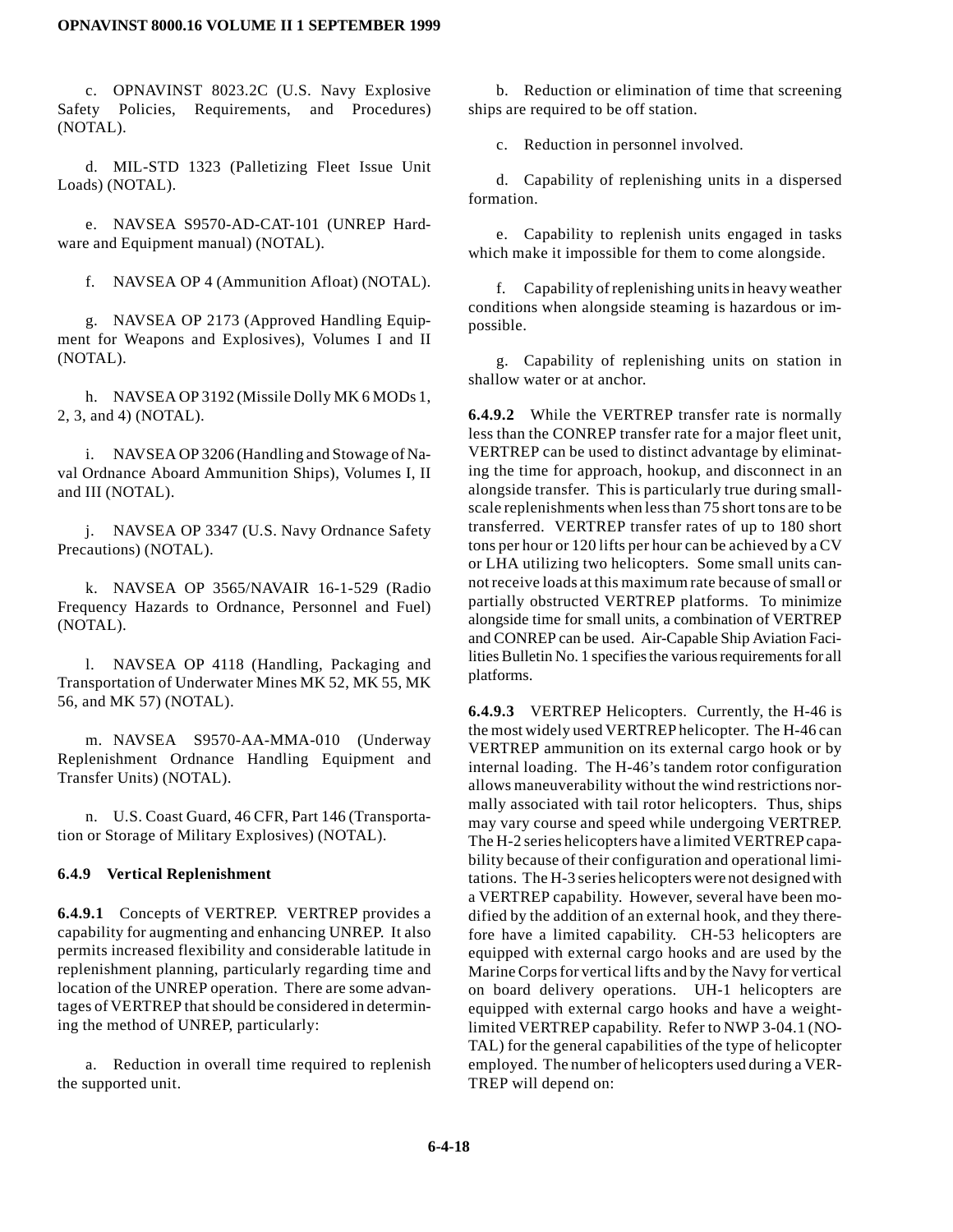a. Number of helicopters available.

b. Type and number of ships being replenished.

c. Distance between ships.

d. Ability of the receiving ship to keep the cargo drop area(s) clear.

e. Ability of the delivery ship to provide ammunition at a sufficient rate.

f. Administrative flights scheduled by the helicopter coordinator.

g. Helicopter aircrew proficiency and training requirements.

**6.4.9.4** Ships Stationing. See figure 9-1 of NWP 14 (NOTAL) for typical ship stations for VERTREP.

**6.4.9.5** Helicopter Coordinator. The replenishment group commander will designate a helicopter coordinator to control and coordinate all helicopters and VERTREP operations. Normally, the helicopter coordinator will be the senior commanding officer of the replenishment ship with VERTREP helicopters embarked and participating in the operation. The helicopter coordinator will make appropriate recommendations to the replenishment group commander concerning:

a. Recommended replenishment course for optimum relative wind for helicopter operation.

b. Delivery ship position in the formation to shorten the distance between transferring and receiving ships to enhance VERTREP effectiveness without hazarding other ships in formation.

c. Coordination of helicopter administrative flights through the officer in tactical command.

**6.4.9.6** VERTREP Equipment. Certain cargo handling, load-carrying, and auxiliary equipment is needed for VERTREP. Some items have been used for CONREP for a number of years. A few have been designed specifically for VERTREP. For applicable types of equipment, descriptions, and their proper uses, refer to NAVSEA OP 4098 and NWP 14 (NOTAL).

**6.4.9.7** VERTREP Preparations. Plan a VERTREP operation several days before the actual flight operation. From 3 to 15 days before a scheduled VERTREP, distribute issue documents for customer ships to cargo hold captains. Hold a replenishment planning conference to develop a munitions breakout plan. From 1 to 3 days in advance of the scheduled delivery, begin breakout, strikeup, pallet assembly, and prestaging. Stage as much ammunition as possible near the VERTREP area before the actual operation begins. The primary concern when preparing loads is to provide a load that will ride safely in flight and arrive at the receiving ship undamaged. VER-TREP loads differ from CONREP loads in that they are subject to extremely high winds from rotor downwash during hover and during the flight between ships. The detailed procedures in NAVSEA S9570-AA-MMA-010 (NOTAL) and NWP 14, chapter 9 (NOTAL), for preparing ordnance loads for VERTREP can also be used for preparing other types of loads of similar configuration. Prior to flight operations, ensure the VERTREP checklist in figure 6-4-10 has been completed.

**6.4.9.8** Weight and Identification of Loads. As each load is made up, mark the load with its weight and any identification required by the customer. The method of marking depends on the procedure of the individual delivery ships. Use chalk, felt-tipped pen, or a tag. Tags may be color-coded for easier identification. VERTREP loads shall be color-coded when transfers are conducted under emission control conditions.

**6.4.9.9** Sling Attachment and Staging Unit Loads. Prior to actual flight operations, ensure that the proper adjustable pallet slings are being used and that they are properly attached in accordance with the procedures outlined in NAVSEA S9570-AA-MMA-010 (NOTAL) and NWP 14 (NOTAL). Primary considerations in preparing and executing the flight deck cargo staging plan are outlined below:

a. Sufficient clear space should be left on the deck to pull out the helicopter and to provide adequate clearance for takeoff and a landing area for possible emergency landings.

b. Complete staging of the flight deck after VER-TREP has commenced is permissible provided another certified landing area is available that is satisfactory to the helicopter detachment officer in charge.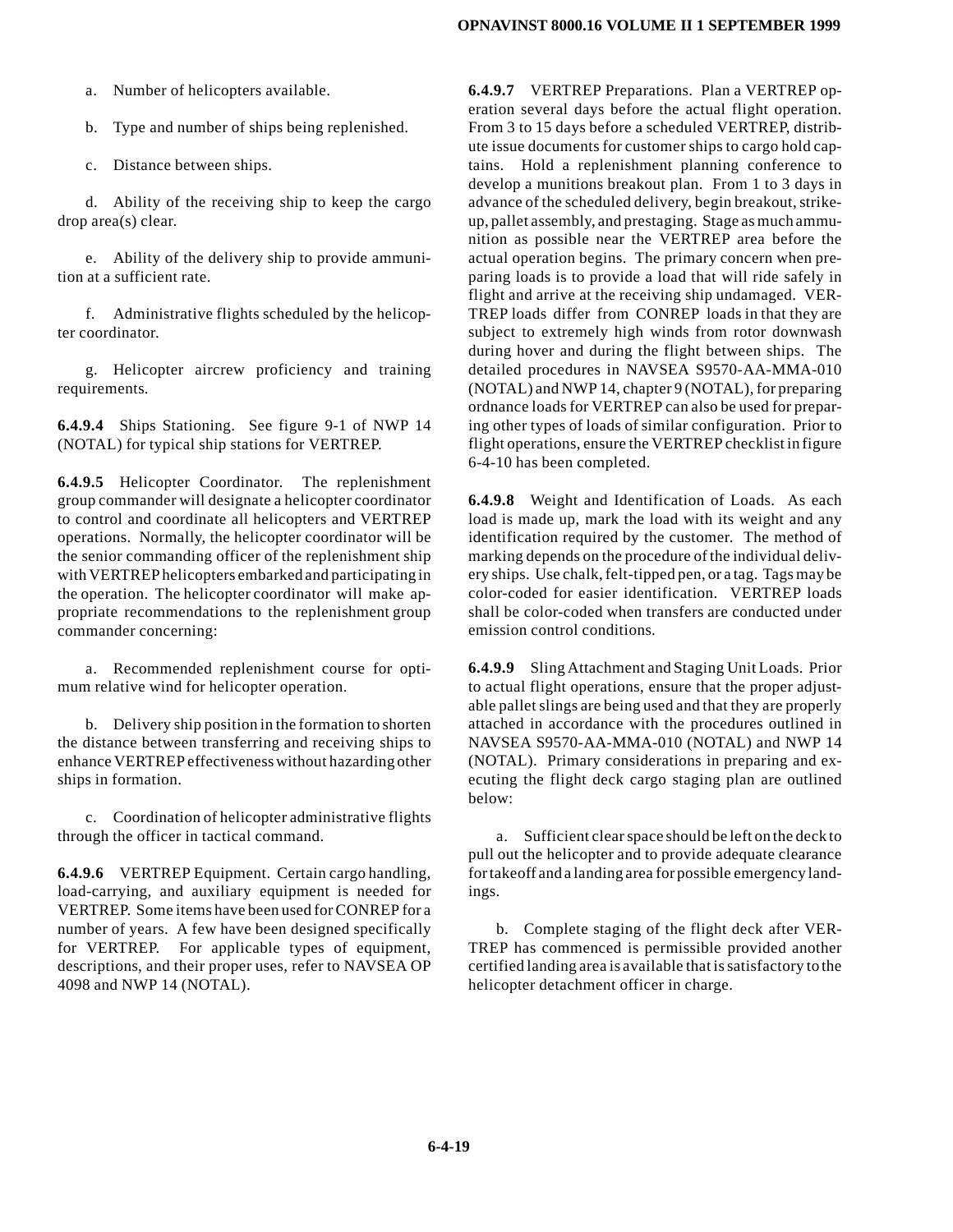### **OPNAVINST 8000.16 VOLUME II 1 SEPTEMBER 1999**

| 1.  | Turn navigational aids on.                                                   |  |
|-----|------------------------------------------------------------------------------|--|
| 2,  | Lay out VERTREP gear.                                                        |  |
| 3.  | Lower nets.                                                                  |  |
| 4.  | Set ZEBRA in vicinity of flight deck.                                        |  |
| 5.  | Preposition material handling equipment.                                     |  |
| 6.  | Muster working party.                                                        |  |
| 7.  | Flag HOTEL ONE at the dip.                                                   |  |
| 8.  | Lower flagstaff, antennae, and obstructions (as appropriate).                |  |
| 9.  | Conduct foreign object damage walkdown.                                      |  |
| 10. | Establish receive and transmit communications at helicopter control station. |  |
| 11. | Have lifeboat manned and ready.                                              |  |
| 12. | Have crash and rescue team manned and ready.                                 |  |
| 13. | Have flight deck manned and ready.                                           |  |
| 14. | Hoist day shapes.                                                            |  |
| 15. | Determine launch and recovery course and speed.                              |  |
| 16. | Put smoking lamp out in vicinity of flight deck.                             |  |
| 17. | Obtain permission from bridge to land and launch helicopter(s).              |  |
| 18. | For night operations:                                                        |  |
|     | (a) Double-check darken ship.                                                |  |
|     | Light suit on deck.<br>(b)                                                   |  |
|     | Wands on station.<br>(c)                                                     |  |
|     | Task lights energized.<br>(d)                                                |  |
|     | Deck lights on.<br>(e)                                                       |  |
|     |                                                                              |  |
|     |                                                                              |  |
|     |                                                                              |  |

# **Figure 6-4-10. VERTREP Replenishment Checkoff List**